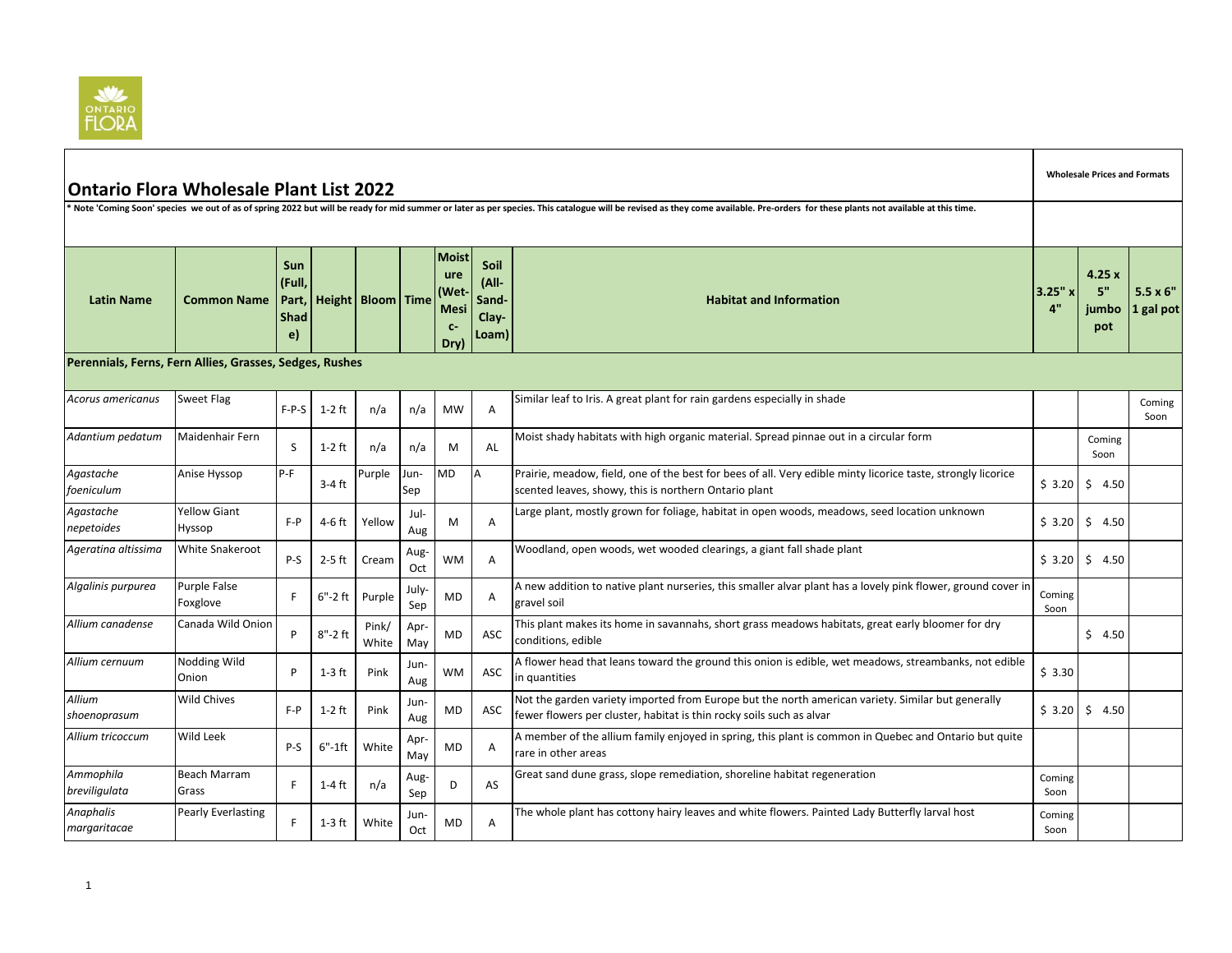| <b>Latin Name</b>                   | <b>Common Name</b>        | Sun<br>(Full,<br>Part,<br><b>Shad</b><br>e) |             | Height   Bloom   Time |              | Moist<br>ure<br>Wet<br><b>Mesi</b><br>$C-$<br>Dry) | Soil<br>(All-<br>Sand-<br>Clay-<br>Loam) | <b>Habitat and Information</b>                                                                                                                                          | 3.25"x<br>4"   | 4.25x<br>5"<br>jumbo<br>pot | $5.5 \times 6$ "<br>1 gal pot |
|-------------------------------------|---------------------------|---------------------------------------------|-------------|-----------------------|--------------|----------------------------------------------------|------------------------------------------|-------------------------------------------------------------------------------------------------------------------------------------------------------------------------|----------------|-----------------------------|-------------------------------|
| Anemone canadensis                  | Canadian Anemone          | $F-P-S$                                     | $1-2$ ft    | White                 | May<br>Aug   | <b>WM</b>                                          | A                                        | Woodland, forest edge, prairie, meadow, riparian, swamp, marsh, vegetative and seed propagated, the<br>most adaptable groundcover                                       | \$3.20         | 5, 4.50                     |                               |
| Anemone cylindrica                  | <b>Cylindric Anemone</b>  | $F-P-S$                                     | $2-3$ ft    | White                 | Jun-<br>Aug  | MD                                                 | Α                                        | This plant has 4-9 leaves in a whorl at midstem. Long thimble-like seedheads. Hardy in dry meadows,<br>open woods                                                       | \$3.20         | \$4.50                      |                               |
| Angelica<br>atropurpurea            | Angelica                  | $F - P$                                     | $6-8$ ft    | White                 | Jun          | <b>WM</b>                                          | A                                        | Not to be confused with other much more poison plants in this family, habitats are similar, but this<br>beauty is possible to plant in gardens.                         | Coming<br>Soon |                             |                               |
| Antennaria neglecta                 | <b>Field Pussy Toes</b>   | $F - P$                                     | $6" - 16"$  | White                 | Apr-<br>Jun  | MD                                                 | AS                                       | Excellent rock garden groundcover. Substitute for the well known Pearly Everlasting. Larval host to<br>Painted Lady Butterfly. Gravel or rocky soils                    | \$3.20         |                             |                               |
| Antennaria parlinii                 | Parlin's Pussy Toes       | $F - P$                                     | $6" - 16"$  | White                 | Apr<br>Jun   | <b>MD</b>                                          | AS                                       | Quite tall, large cottony hairy leaves, a great substitute for Pearly Everlasting. Larval host to the Painted<br>Lady Butterfly in rocky soils                          | \$3.20         |                             |                               |
| Apios americana                     | <b>Ground Nut</b>         | $F-P-S$                                     | $3-10$ ft   | Pink                  | Jul-<br>Sep  | M                                                  | A                                        | An vine that produced edible tubers. Prefers moist to normal loamy soil in moist woods, open clearings,<br>shorelines                                                   |                | \$4.50                      |                               |
| Apocynum<br>androcaemifolium        | <b>Spreading Dogbane</b>  | $F - P$                                     | $2-4$ ft    | Pink                  | Jun-<br>Aug  | MD                                                 | ASC                                      | Related to milkweeds, this plant makes its home along gravelly paths such as train tracks, rocky bluffs,<br>and sunny edges, it forms dense colonies, deep red stalk    | \$3.20         |                             |                               |
| Apocynum<br>cannabinum              | Indian Hemp               | $F - P$                                     | $3-4$ ft    | White                 | Jul-<br>Aug  | <b>MD</b>                                          | ASC                                      | Makes colonies in open woods and sunny edges, tolerates dry rocky soil, red stalk, upturned leaves<br>unlike Spreading Dogbane                                          | Coming<br>Soon |                             |                               |
| Aquilegia canadensis Wild Columbine |                           | $F - P$                                     | $6" - 3$ ft | Yellow/<br>Red        | May-<br>June | <b>MD</b>                                          | ASC                                      | Adaptable to shade in open woods, rocky bluffs or sunny shorelines this wild version has a delicate<br>yellow and red bloom, a plant of Bruce Peninsula alvars          | \$3.20         | \$4.50                      |                               |
| Aralia racemosa                     | Spikenard                 | $F - P$                                     | $2-5$ ft    | Cream                 | May<br>June  | <b>WM</b>                                          | AL                                       | This edible wild plant has been used as substitute for root beer, excellent shade garden plant for normal<br>to moist soil, a large plant in shade gardens              | \$4.50         |                             |                               |
| Arctostaphylos uva-<br>ursi         | Bearberry                 | $F - P$                                     | $4 - 8"$    | White/<br>Pink        | May-<br>Jun  | <b>MD</b>                                          | A                                        | Provides excellent ground cover in sunny dry areas, shiny leaves and red berries provide interest                                                                       |                | Coming<br>Soon              |                               |
| Arisaema triphyllum                 | Jack in the Pulpit        | S                                           | $1-2.5$ ft  | Green/<br>Purple      | May<br>Jun   | <b>WM</b>                                          | -L                                       | Moist to mesic deciduous and mixed coniferous woods, lush large leaves. Produces a spathe or leaf like<br>petal surrounding a spadix or tall flower stalk               |                | Coming<br>Soon              |                               |
| Asarum canadense                    | <b>Wild Ginger</b>        | <sub>S</sub>                                | 6"-1 ft     | Brown                 | Apr<br>May   | WMD                                                | AL                                       | Deciduous forest, edible, drought tolerant ground cover with rough kidney shaped leaves, one of best<br>native plant substitutes for hostas                             |                | Coming<br>Soon              | \$12.00                       |
| Asclepias exaltata                  | Poke Milkweed             | $F-P-S$                                     | $3-5$ ft    | Pink                  | Jun-<br>Aug  | M                                                  | AS                                       | Another great milkweed for sandy soils in both sun and shade it is quite adaptable. Drought tolerant                                                                    |                | Coming<br>Soon              |                               |
| Asclepias incarnata                 | Swamp Milkweed            | $F - P$                                     | $2-4$ ft    | Pink                  | Jun-<br>Aug  | <b>WM</b>                                          | A                                        | Monarch larval host, wet meadow, prairie, riparian, swamp, marsh, great for monarchs, adaptable to<br>many types of gardens, very elegant, tropical looking flower      |                | \$4.50                      |                               |
| Asclepias sullivanti                | Sullivant's<br>Milkweed   | $F - P$                                     | $1-3$ ft    | Pink                  | Jun-<br>Aug  | WMD                                                | A                                        | A rare milkweed of Grey Bruce. Similar to Common Milkweed in many ways. Great for wet to dry, and<br>many soil types                                                    |                | Coming<br>Soon              |                               |
| Asclepias syriaca                   | Common Milkweed           | $F - P$                                     | 3-4 ft      | Pink                  | Jun-<br>Aug  | <b>MD</b>                                          | A                                        | Larval host to Monarch Butterfly, great early colonizer of old fields and meadows, lovely pink orchid-like<br>flower, hairy grey leaf, essential for pollinator gardens |                | \$4.50                      |                               |
| Asclepias tuberosa                  | <b>Butterfly Milkweed</b> | $F - P$                                     | 16-30<br>in | Orange                | July-<br>Aug | <b>MD</b>                                          | AS                                       | Monarch larval host, dry prairie, meadow, sand barrens, essential for monarchs, tolerates some tree<br>cover or very dry sunny conditions, neon orange flower           |                | \$4.50                      |                               |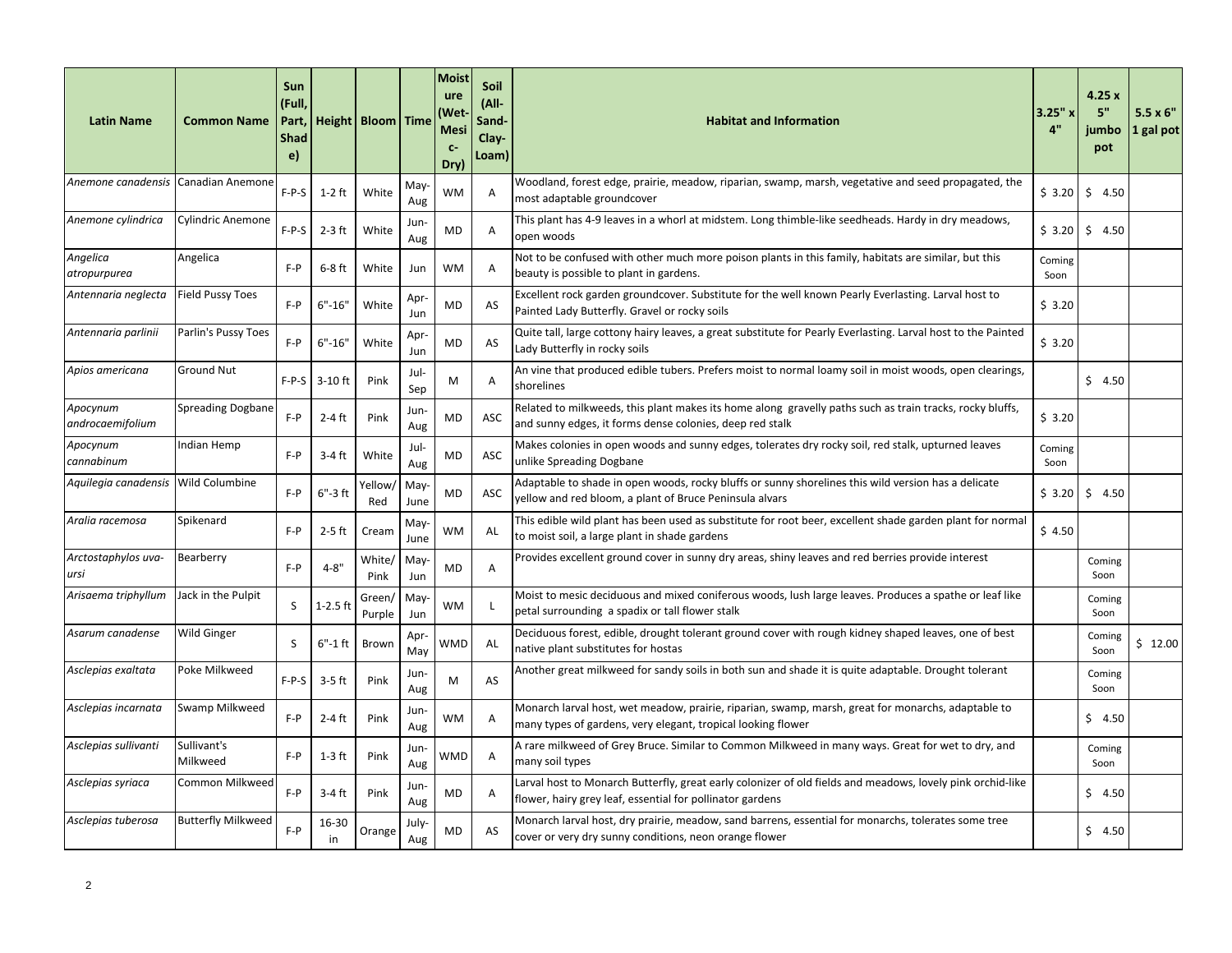| <b>Latin Name</b>                        | <b>Common Name</b>             | Sun<br>(Full,<br>Part,<br><b>Shad</b><br>e) |          | Height   Bloom   Time |              | Moist<br>ure<br>Wet<br><b>Mesi</b><br>$C-$<br>Dry) | Soil<br>(All-<br>Sand-<br>Clay-<br>Loam) | <b>Habitat and Information</b>                                                                                                                                              | 3.25"x<br>4"   | 4.25x<br>5"<br>iumbo<br>pot | $5.5 \times 6$ "<br>1 gal pot |
|------------------------------------------|--------------------------------|---------------------------------------------|----------|-----------------------|--------------|----------------------------------------------------|------------------------------------------|-----------------------------------------------------------------------------------------------------------------------------------------------------------------------------|----------------|-----------------------------|-------------------------------|
| Asclepias veticillata                    | <b>Whorled Milkweed</b>        | $F - P$                                     | $1-2$ ft | White                 | Jul-<br>Sep  | D                                                  | AS                                       | An interesting milkweed, indicator of Tall Grass Prairies. All milkweeds are larval host to Monarchs                                                                        |                | Coming<br>Soon              |                               |
| Asclepias viridiflora                    | <b>Green Comet</b><br>Milkweed | F                                           | $1-3$ ft | Green                 | Jun-<br>Sep  | D                                                  | AS                                       | An interesting milkweed of extreme Southwestern Ontario. All milkweeds are larval host to Monarchs                                                                          |                | Coming<br>Soon              |                               |
| Asimina triloba                          | Paw Paw                        | $P-S$                                       | 20 Ft    | Red                   | Apr-<br>May  | M                                                  | $\mathbf{I}$                             | Fruiting tree that bears highly edible potato-like fruit. Flowers bloom in spring at or before leaves.<br>Requires 2nd tree for fruiting.                                   |                |                             | Coming<br>Soon                |
| Asplenium<br>scolopendrium               | Hart's Tongue Fern             | S                                           | $1-2$ ft | n/a                   | May<br>Jul   | WMD                                                | -L                                       | Found on the escarpment on mossy calcareous rocks. Although robust, very secure in Grey Bruce it is a<br>species of special concern due to its limited range                | Coming<br>Soon |                             |                               |
| Aster laevis                             | Smooth Aster                   | $F - P$                                     | $2-4$ ft | Purple                | Aug-<br>Oct  | WMD                                                | AS                                       | Prairie, meadow, alvar limestone pavement, wet to dry conditions, showy, rubbery leaf is also bluish<br>green changing to dark purple when stressed                         | \$3.20         |                             |                               |
| Aster macrophyllus                       | Large Leaved Aster             | $P-S$                                       | $2-4$ ft | White                 | Jul-<br>Oct  | WMD                                                | AC                                       | Woodlands, open woods, calcareous rocky soils, fall shade blooms, large leaf a great substitute for<br>hostas and makes excellent weed fighting groundcover                 | \$3.20         |                             |                               |
| Astragalus<br>canadensis                 | Canada Milk Vetch              | $F - P$                                     | $1-3$ ft | Cream                 | May<br>Jul   | WMD                                                | A                                        | Moist to dry areas along stream banks, also open mixed woods, meadows, a nitrogen fixer, showy                                                                              |                |                             | Coming<br>Soon                |
| Baptisia australis                       | Wild Blue Indigo               | $F - P$                                     | $3-4$ ft | Blue                  | May<br>June  | MD                                                 | Α                                        | An almost native. Does not extend its range into Ontario (as per official Ontario Plant List). A very<br>popular plant in all nurseries                                     |                |                             | Coming<br>Soon                |
| Bouteloua<br>curtipendula                | Side Oats Gramma               | F                                           | $1-3$ ft | n/a                   | Jun-<br>Aug  | <b>MD</b>                                          | AS                                       | Distincive arrangement of seed spikes hanging from the side of the stem. Autumn colours of sunset red<br>or rust                                                            |                | 57.00                       |                               |
| <b>Brachyelytrum</b><br>$\emph{erectum}$ | <b>Bearded Shorthusk</b>       | $P-S$                                       | $1-3$ ft | n/a                   | Jun-<br>Aug  | <b>WM</b>                                          | AS                                       | A woodland grass of sandy sheild habitats, in average to moist conditions, a new one for native nurseries                                                                   | \$3.20         |                             |                               |
| <b>Bromus ciliatus</b>                   | <b>Fringed Brome</b>           | $F-P-S$                                     | $2-4$ ft | n/a                   | July-<br>Sep | WMD                                                | AS                                       | Habitat ranges from mixed forest to calcaeous fen, river and lakes, and meadows. Attractive pendulus<br>seedhead                                                            | \$3.20         |                             |                               |
| Bromus kalmii                            | Kalm's Brome                   | $2-3$ ft                                    | $2-4$ ft | n/a                   | Jul-<br>Sep  | WMD                                                | A                                        | Full sun to wooded areas with either wet to dry habitats including prairies, savannahs, fens, open woods                                                                    | \$3.20         |                             |                               |
| Calamintha<br>arkansanas                 | <b>Wild Calamint</b>           | F                                           | $3 - 6"$ | Pink                  | May-<br>June | MD                                                 | A                                        | This small plant is extremely aromatic with foot traffic, makes its home on the alvars of the Bruce<br>Peninsula. Excellent rock garden plant, ground cover                 | \$3.20         |                             |                               |
| Camaedaphne<br>calyculata                | Leatherleaf                    | F                                           | $1-4$ ft | White                 | Apr<br>Jun   | <b>WM</b>                                          | S                                        | A bog plant, small leathery and grey-green leaved. In the Ericacae family. Habitat includes acidic bogs,<br>robust colonizer of rocky lake banks and in acidic fen habitats |                |                             | \$12.00                       |
| Camassia scilloides                      | Wild Hyacinth                  | $F - P$                                     | $2-3$ ft | White                 | May-<br>Jun  | <b>WM</b>                                          | AL                                       | A rare plant of extreme southern Ontario. Nursery propagated only. Prefers woodland part shade<br>margins, shrubby thickets. Loam required                                  | Coming<br>Soon |                             |                               |
| Campanula<br>americana                   | <b>Tall Bellflower</b>         | $F - P$                                     | 2-5ft    | Blue                  | Jul-<br>Oct  | MD                                                 | AS                                       | Well drained, sandy soil, indicator species of Tall Grass Prairies, moist and shady margins of riparian<br>habitats. Biennial                                               |                | Coming<br>Soon              |                               |
| Campanula<br>rotundifolia                | Harebell                       | F                                           | $1-2$ ft | Blue                  | Jun-<br>Sep  | D                                                  | Α                                        | A small delicate perennial flowing like green hairs in the wind in large groups in gardens. Found in sandy,<br>and short grass meadows, alvars, alpine, rocky crevices      | \$3.20         |                             |                               |
| Canada Bluejoint                         | Calamagrostis<br>canadensis    | $F - P$                                     | 3-4 ft   | n/a                   | Jun-<br>Aug  | <b>WM</b>                                          | A                                        | Quite common in wetlands, interesting blueish leaves and stalks, spreading, Habitat includes wet<br>meadow, thickets and shorelines                                         |                | Coming<br>Soon              |                               |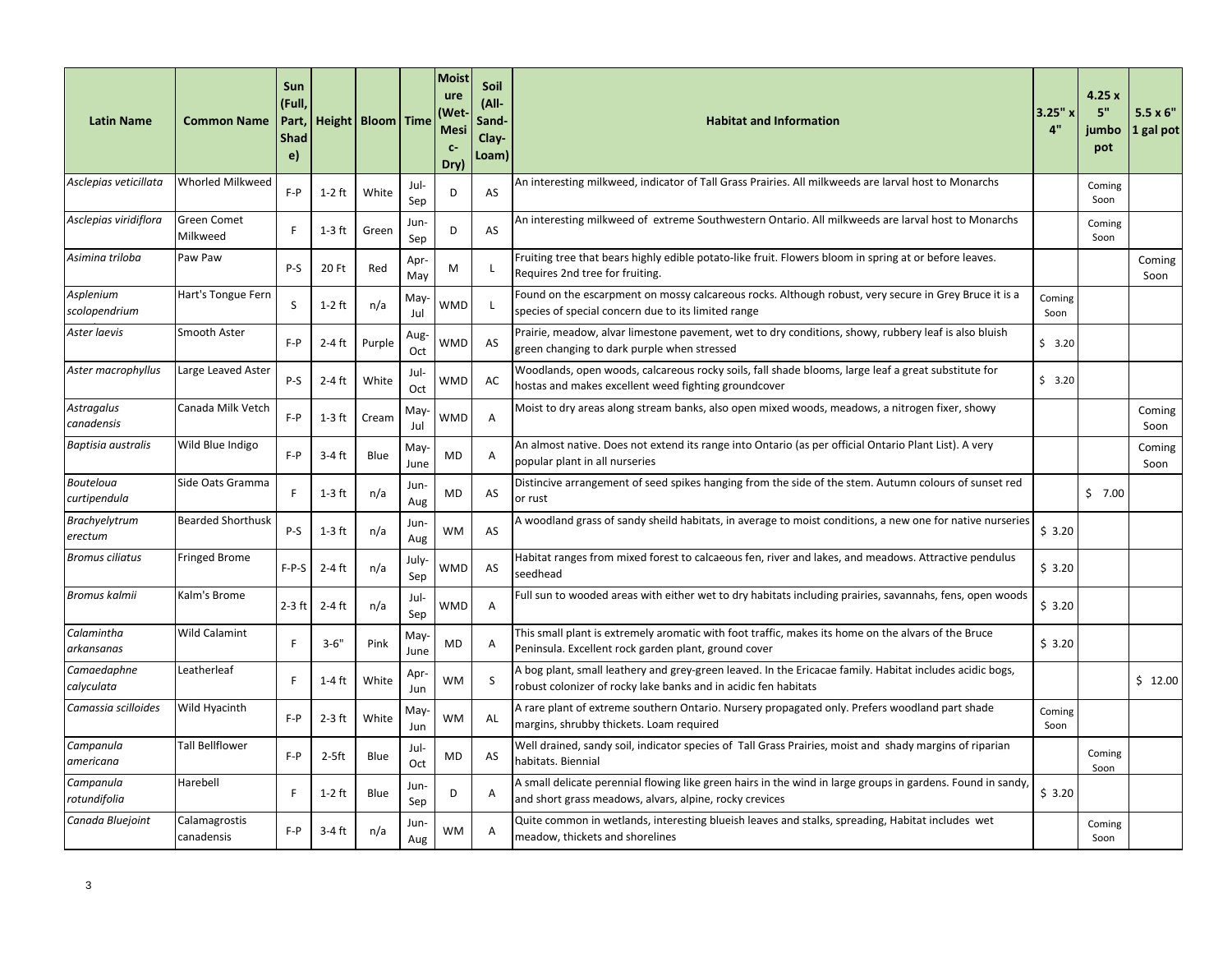| <b>Latin Name</b>        | <b>Common Name</b>                    | Sun<br>(Full,<br>Part,<br><b>Shad</b><br>e) |             | Height   Bloom   Time |              | <b>Moist</b><br>ure<br>Wet)<br><b>Mesi</b><br>$C-$<br>Dry) | Soil<br>(All-<br>Sand-<br>Clay-<br>Loam) | <b>Habitat and Information</b>                                                                                                                                                                                     | $3.25"$ x<br>4" | 4.25x<br>5"<br>iumbo<br>pot | $5.5 \times 6"$<br>1 gal pot |
|--------------------------|---------------------------------------|---------------------------------------------|-------------|-----------------------|--------------|------------------------------------------------------------|------------------------------------------|--------------------------------------------------------------------------------------------------------------------------------------------------------------------------------------------------------------------|-----------------|-----------------------------|------------------------------|
| Cardemine<br>concatenata | Cutleaved<br>Toothwort                | P-S                                         | $8 - 16"$   | White                 | May<br>Jun   | M                                                          | AL                                       | Larval host to Pieris (native skipper butterfly. Great plant for butterfly conservation, invasive species<br>Garlic Mustard crowds out these plants, and butterflies mistakenly oviposit on GM, reducing butterfly | Coming<br>Soon  |                             |                              |
| Carex aurea              | Golden Fruited<br>Sedge               | $F-P-S$                                     | $3 - 6"$    | n/a                   | May<br>Jul   | WMD                                                        | A                                        | A small sedge that is easily recognized by its golden orange round nut-like fruit. Great for both sun and<br>almost full shade                                                                                     | \$3.20          |                             |                              |
| Carex bicknellii         | Copper-shouldered<br>Sedge            | $F - P$                                     | $1-3$ ft    | n/a                   | May<br>Jun   | MD                                                         | A                                        | Rounded form more like long hair than grass, great in shade with gold seedhead in spring                                                                                                                           | \$3.20          | \$4.50                      |                              |
| Carex crinita            | <b>Fringed Sedge</b>                  | $F - P$                                     | $2-4$ ft    | n/a                   | n/a          | <b>WM</b>                                                  | A                                        | Sunny wet meadows, swamps, bogs, ditches, drooping fruiting spikes are distinctive                                                                                                                                 | Coming<br>Soon  |                             |                              |
| Carex eburnea            | <b>Ebony Sedge</b>                    | $F - P$                                     | $6" - 1$ ft | n/a                   | May-<br>Jun  | MD                                                         | Α                                        | Rounded tufts of grass with coppery seedhead, great in shade gardens, great no mow grass substitute                                                                                                                | \$3.20          | \$4.50                      |                              |
| Carex gynandra           | Nodding Sedge                         | P-S                                         | $2-4$ ft    | n/a                   | n/a          | <b>WM</b>                                                  | Α                                        | Inhabits moist to wet bogs, swamps, wet meadows, floodplain shady habitats                                                                                                                                         | Coming<br>Soon  |                             |                              |
| Carex hystericina        | Porcupine Sedge                       | $F - P$                                     | $1-3$ ft    | n/a                   | Jun-<br>Jul  | WM                                                         | A                                        | A more wet loving sedge great for rain gardens, ditches, wet meadows, fens and shoreline restoration,<br>bristly dangling blooms                                                                                   | \$3.20          | 5, 4.50                     |                              |
| Carex lacustris          | Lakebank sedge                        | $F-P-S$                                     | $2-5$ ft    | n/a                   | Jun-<br>Jul  | W                                                          | A                                        | Adaptable to full sun to shade, and variety of wetland habitats, both surbmerged, wet, large, attractive<br>arching growth for pond edge                                                                           | \$3.20          |                             |                              |
| Carex<br>muskingumensis  | Muskingum/Palm<br>Sedge               | $F - P$                                     | $2-3$ ft    | n/a                   | May<br>Jun   | WMD                                                        | A                                        | Exotic looking for shade and sun, helicopter- like leaves. Adapted wet bottomland habitats, very robust<br>in wet thickets                                                                                         | \$3.20          |                             |                              |
| Carex pensylvanica       | Pensylvania Sedge                     | $F-P-S$                                     | $6"$ -1ft   | n/a                   | May<br>Jun   | MD                                                         | A                                        | A woodland edge species, tolerating dry soil, can be used as no mow grass substitute in shaded area                                                                                                                |                 | \$4.50                      |                              |
| Carex plantagenia        | <b>Plantainleaf Sedge</b>             | $P-S$                                       | $6"$ -1ft   | n/a                   | May-<br>Jun  | MD                                                         | A                                        | A sedge of deciduous and mixed forest habitats, large, much wider leaves than most, easy to identify.<br>Elegant groundcover in shade                                                                              | \$3.20          |                             | \$6.00                       |
| Carex platiphylla        | <b>Broad Leaved</b><br>Plantain Sedge | P-S                                         | $6"$ -1ft   | n/a                   | n/a          | <b>MD</b>                                                  | Α                                        | Bluish green leaves, in acidic forests, also in more moist habitats. Less generalist than C. plantaginea                                                                                                           | Coming<br>Soon  |                             |                              |
| Carex scabrata           | Eastern Rough<br>Sedge                | $F-P-S$                                     | 1-3 ft      | n/a                   | May<br>Jun   | WM                                                         | A                                        | A sedge of woodland and habitats in wet shady deciduous forest to open wet meadow habitats. Happy<br>in normal garden conditions                                                                                   | \$3.20          |                             |                              |
| Carex vulpinodea         | Fox Sedge                             | $F - P$                                     | 1-3 ft      | n/a                   | May<br>Jun   | WM                                                         | A                                        | A woodland edge to full sun disturbed wet meadow habitats, the seedhead appears like a bristly fox tail,<br>great no mow grass substitute                                                                          |                 | \$4.50                      |                              |
| Castilleja coccinea      | Indian Paintbrush                     | F                                           | $6"$ -2ft   | Red                   | June-<br>Jul | WMD                                                        | ASC                                      | It is an alvar and rocky shoreline species that are hemi-parasitic, tapping into the roots of other plants<br>for nutrients                                                                                        | Sold<br>Out     |                             |                              |
| Chelone glabra           | Turtlehead                            | $F - P$                                     | $2-4$ ft    | White                 | Jun-<br>Aug  | WM                                                         | ASC                                      | A sunny wet meadow and partly shaded wetland plant that enjoys richer soil, dislikes drought in gardens                                                                                                            |                 |                             | Coming<br>Soon               |
| Cirsium discolor         | <b>Field Thistle</b>                  | F                                           | $3-6$ ft    | Pink                  | Aug-<br>Sep  | <b>MD</b>                                                  | AS                                       | A rare thistle of disturbed damp to wet habitats, a sand dune species                                                                                                                                              |                 | Coming<br>Soon              |                              |
| Claytonia caroliniana    | Carolina Spring<br>Beauty             | F-P-S                                       | $3 - 6"$    | Pink                  | Apr-<br>Jun  | M                                                          | AL                                       | Carolinian forest species, best in well drained full sun to part shade. Corms can spread quickly to make<br>an attractive groundcover                                                                              |                 | Coming<br>Soon              |                              |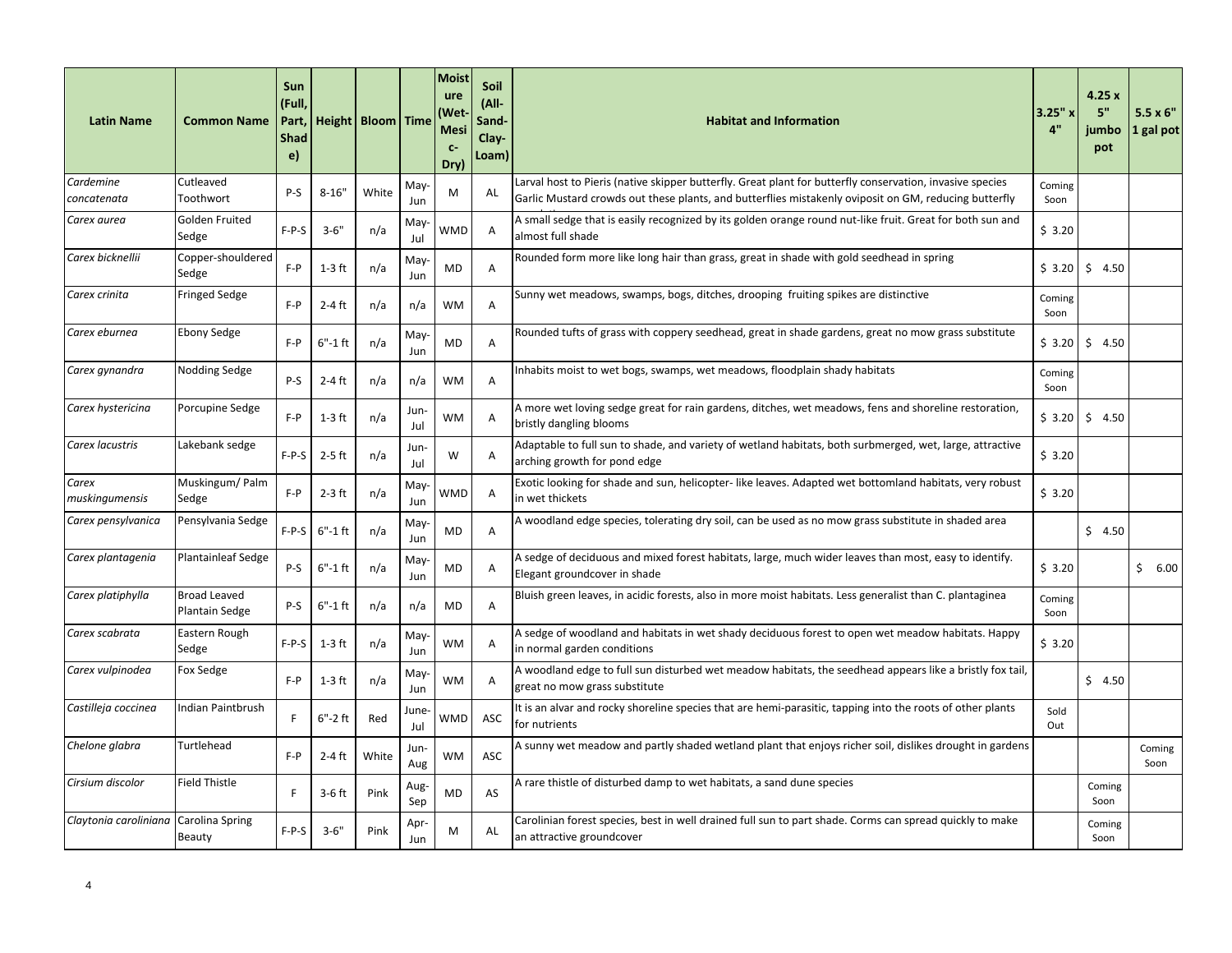| <b>Latin Name</b>                  | <b>Common Name</b>            | Sun<br>(Full,<br>Part,<br><b>Shad</b><br>e) |             | Height   Bloom   Time |              | <b>Moist</b><br>ure<br>Wet)<br><b>Mesi</b><br>$C-$<br>Dry) | Soil<br>$(AII -$<br>Sand-<br>Clay-<br>Loam) | <b>Habitat and Information</b>                                                                                                                                        | $3.25"$ x<br>4" | 4.25x<br>5"<br>iumbo<br>pot | $5.5 \times 6"$<br>1 gal pot |
|------------------------------------|-------------------------------|---------------------------------------------|-------------|-----------------------|--------------|------------------------------------------------------------|---------------------------------------------|-----------------------------------------------------------------------------------------------------------------------------------------------------------------------|-----------------|-----------------------------|------------------------------|
| Claytonia virginica                | Virginia Spring<br>Beauty     | $F-P-S$                                     | $3 - 6"$    | Pink                  | Apr<br>Jun   | M                                                          | AL                                          | Corms spread, can self seed and create excellent groundcover. Prefers rich moist fertile soils in open<br>wood margins and meadows                                    |                 | Coming<br>Soon              |                              |
| Collinsonia<br>canadensis          | Richweed                      | P-S                                         | 4- 6 ft     | Yellow                | Jul-<br>Aug  |                                                            | AL                                          | Smelling of citronella. Moist woodlands, edible tea and root, and interesting lush leaves, a larger forest<br>flower                                                  |                 | \$7.00                      | Coming<br>Soon               |
| Comptonia peregrina Sweet-Fern     |                               | P-S                                         | $2-4$ ft    | Red                   | May-<br>June | А                                                          | S                                           | Common in Ontario in sandy and shield rocky habitats, makes an excellent tea. Deserves greater<br>attention as a plant in gardens                                     | Coming<br>Soon  |                             |                              |
| Coreopsis lanceolata               | Lance Leaved<br>Coreopsis     | F                                           | $1-2$ ft    | Yellow                | May-<br>Jul  | MD                                                         | ASC                                         | This prolific bloomer, has elegant shiny green leaves, short plant for for many types of sunny, rocky<br>locations                                                    |                 | \$4.50                      |                              |
| Coreopsis tripteris                | <b>Tall Coreopsis</b>         | F                                           | 5-7 ft      | Yellow                | Jul-<br>Aug  | WMD                                                        | AS                                          | Savannah, forest edge, meadow, field, wet meadow, tall grass prairie, a giant with delicate leaves                                                                    |                 |                             | \$6.00                       |
| Cystopertis bulbifera Bulblet Fern |                               | S                                           | $6"$ -2ft   | n/a                   | n/a          | <b>WM</b>                                                  | AL                                          | A hardy spreading fern of moist open and shady mixed and deciduous woods and streambanks. Excellent<br>garden fern.                                                   |                 | \$8.00                      |                              |
| Danthonia spicata                  | <b>Poverty Oat Grass</b>      | $F - P$                                     | $8" - 2$ ft | n/a                   | n/a          | D                                                          | AS                                          | Easily identified in poor rocky and sandy soils by its curly basal leaves.                                                                                            | Coming<br>Soon  |                             |                              |
| Desmodium<br>canadense             | Showy Tick Trefoil            | $F - P$                                     | $3-6$ ft    | Pink                  | July-<br>Sep | <b>MD</b>                                                  | A                                           | In the clover family, this is one of the most showy pink flowers in Ontario. Its seeds are animimal<br>dispersed, so noted for clinging to clothing. A nitrogen fixer | \$3.20          |                             | \$6.00                       |
| Dicentra canadensis                | Squirrel Corn                 | S                                           | 6"-1ft      | White                 | n/a          | M                                                          | AL                                          | An ephemeral plant of moist deciduous woods. Distinctive feather bluish leaves, and floral appearance<br>similar to the exotic cousin Bleeding Heart                  | Coming<br>Soon  |                             |                              |
| Dicentra cucullaria                | Dutchmen's<br><b>Breeches</b> | S                                           | $6" - 1$ ft | White                 | n/a          | M                                                          | AL                                          | Moist, well drained loam. Naturalizes in large attractive clumps. Goes dormant through summer                                                                         | Coming<br>Soon  |                             |                              |
| Drymocallis arguta                 | Prairie Cinquefoil            | $F - P$                                     | 2 ft        | White                 | June-<br>Sep | <b>MD</b>                                                  | A                                           | Sepals fold up when seeds mature containing them. Showy creamy yellow flowers, dry poor rocky soils,<br>early colonizer                                               |                 | 57.00                       |                              |
| Dryopteris cristata                | <b>Crested Wood Fern</b>      | $F-P-S$                                     | $1-3$ ft    | n/a                   | Jun-<br>Aug  | WM                                                         | A                                           | This fern makes its home in moist thickets of mixed or deciduous woods, or full sun wetland thickets.<br>Tolerates regular garden soil, surprisingly hardy            |                 |                             |                              |
| Dryopteris goldiana                | Goldy's Wood Fern             | S                                           | $3-4$ ft    | n/a                   | n/a          | MW                                                         | AL                                          | This species is a lush and attractive but rare fern of carolinian forests                                                                                             | Coming<br>Soon  |                             |                              |
| <b>Dryopteris</b><br>marginalis    | Marginal Fern                 | $P-S$                                       | $2-4$ ft    | n/a                   | Jun-<br>Aug  | WMD                                                        | ASL                                         | Deciduous upland and mixed forests, part shade and drought tolerant                                                                                                   |                 | \$8.00                      |                              |
| Echinacea pallida                  | Pale Purple<br>Coneflower     | F                                           | $2.5-3$ ft  | Purple                | Jun-<br>Sep  | <b>MD</b>                                                  | AS                                          | Prairie, meadow, field, native to extreme Southwestern Ontario, rare in Ontario, nursery propagated<br>only                                                           |                 | \$4.50                      |                              |
| Elymus canadensis                  | Canada Wild Rye               | $F - P$                                     | $3-5$ ft    | n/a                   | June<br>Aug  | MD                                                         | ASC                                         | Ornamental seed head, blue grey foliage, likes sand, prairies, dunes in moist to dry habitat, tolerates<br>roadside ditches, and part shade woodland edges            | \$3.20          |                             |                              |
| Elymus riparius                    | Riverbank Wild Rye            | $F-P-S$                                     | 1-4 ft      | n/a                   | Jun-<br>Aug  | WMD                                                        | AS                                          | Prefers light shade, moist or medium soils, loamy. Shade tolerant. Savannahs, riverbanks, stream<br>corridors, disturbed areas                                        | \$3.20          |                             |                              |
| Epilobium<br>angustifolium         | Fireweed                      | $F - P$                                     | 4-5 ft      | Pink/<br>Purple       | Jul-<br>Aug  | WMD                                                        | A                                           | Beautiful, ornamental species, fire adapted. Caution: forms large colonies, may out-compete other<br>plants                                                           | \$3.20          |                             | \$6.00                       |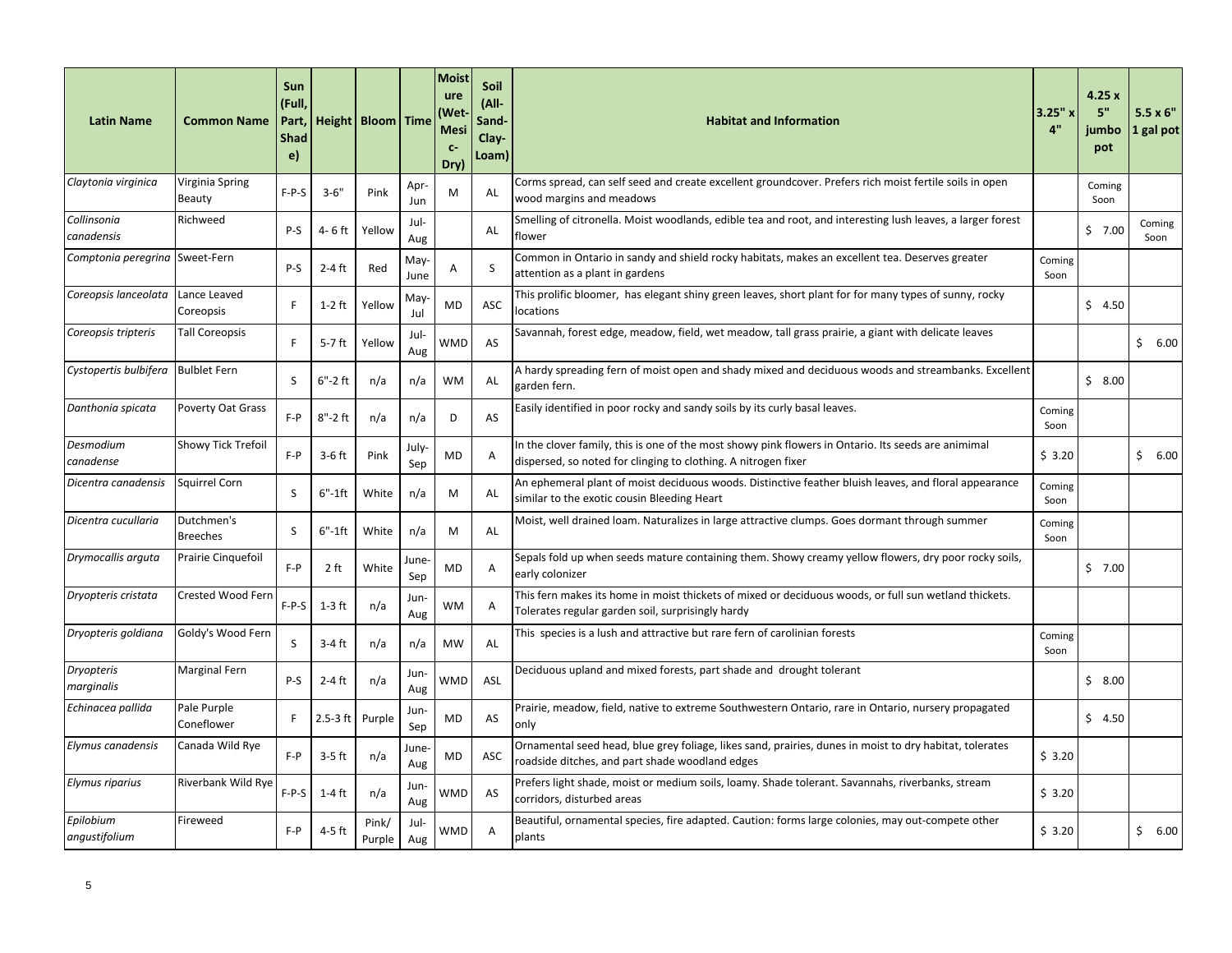| <b>Latin Name</b>              | <b>Common Name</b>                | Sun<br>(Full,<br>Part,<br><b>Shad</b><br>e) |             | Height   Bloom   Time |              | Moist<br>ure<br>Wet)<br><b>Mesi</b><br>$C-$<br>Dry) | Soil<br>(All-<br>Sand-<br>Clay-<br>Loam) | <b>Habitat and Information</b>                                                                                                                                      | 3.25"x<br>4"   | 4.25x<br>5"<br>jumbo<br>pot | $5.5 \times 6$ "<br>1 gal pot |
|--------------------------------|-----------------------------------|---------------------------------------------|-------------|-----------------------|--------------|-----------------------------------------------------|------------------------------------------|---------------------------------------------------------------------------------------------------------------------------------------------------------------------|----------------|-----------------------------|-------------------------------|
| Equisetum hymale               | <b>Scouring Rush</b>              | $F-P-S$                                     | $1-3$ ft    | n/a                   | Apr<br>May   | <b>WM</b>                                           | ASL                                      | Hardy colonizer of open moist woods, sunny wetland edges, 'Jurassic' appearance, great with ferns in<br>shade                                                       |                | \$4.50                      |                               |
| Equisetum scirpoides           | <b>Dwarf Scouring</b><br>Rush     | P-S                                         | $2 - 5"$    | n/a                   | May-<br>June | <b>WM</b>                                           | Α                                        | A very unique spiraling curly rush. Prefers shaded wet wooded swamps, riparian, peat bogs, shade                                                                    |                |                             |                               |
| Erythronium<br>americanum      | <b>Yellow Trout Lily</b>          | P-S                                         | $3 - 6"$    | Yellow                | Apr<br>May   | <b>WM</b>                                           | A                                        | Naturalizing in full sun close to wooded areas however usually deciduous wood dwelling ephemeral.<br>Very early yellow spring blooms                                | Coming<br>Soon |                             |                               |
| Eupatorium<br>maculatum        | Spotted Joe Pye<br>Weed           | $F - P$                                     | $3-6$ ft    | Pink                  | July-<br>Aug | <b>WM</b>                                           | ACL                                      | Wet meadow, wet prairie, swamp, marsh, wet open woods, ditches, a giant with rose coloured showy<br>blooms                                                          |                | \$4.50                      | \$6.00                        |
| Eupatorium<br>perfoliatum      | Common Boneset                    | F                                           | $2-5$ ft    | n/a                   | July-<br>Sep | MD                                                  | AS                                       | A cool season, clump forming bluish coloured grass, with excellent ornamental seedhead for winter<br>interest                                                       | \$3.20         | \$4.50                      |                               |
| Euphorbia corollata            | <b>Flowering Spurge</b>           | $F - P$                                     | $2-3$ ft    | White                 | Jun-<br>Aug  | <b>MD</b>                                           | AS                                       | Dry prairies, forest margins, interesting glabrous foliage, gravel and prairie soils                                                                                | Coming<br>Soon |                             |                               |
| Eurybia divaricata             | White Wood Aster                  | P-S                                         | $1.5-3$ ft  | White                 | Aug-<br>Sep  | MD                                                  | ASC                                      | This plant makes its home at the extreme tip of Southern Ontario with populations in the Niagara area.<br>A Species of Special Concern. Nursery propagation only    | \$3.20         | \$4.50                      | \$6.00                        |
| Festuca saximontana            | Rocky Mountain<br>Fescue          | $F - P$                                     | $1-2$ ft    | n/a                   | May<br>Jul   | <b>MD</b>                                           | A                                        | This is not an Ontario plant, it appears just west and east of this province. Providing a native substitue<br>for exotic blue leaved species such as Festuca glauca | \$3.20         |                             |                               |
| Fragaria virginiana            | <b>Wild Strawberry</b>            | $F-P-S$                                     | $1 - 6$ :"  | White                 | Apr<br>May   | <b>MD</b>                                           | AL                                       | Forest edge, prairie, meadow, wet meadow, great for disturbed habitats, can work as ground cover in<br>open shade and sunny areas                                   | \$3.20         | \$4.50                      |                               |
| Galium lanceolatum             | <b>Yellow Wild</b><br>Licorice    | $F - P$                                     | $1-2$ ft    | Yellow                | Jul          | <b>MD</b>                                           | <b>ASCL</b>                              | Not quite a groundcover like Sweet woodruf, leaves have similar whorled formation, pink flowers. New<br>to native plant nurseries                                   | Coming<br>Soon |                             |                               |
| Galium trifidum                | Small Bedstraw                    | $F - P$                                     | $10 - 16"$  | White                 | Jul          | <b>WM</b>                                           | ASL                                      | One of our native woodruffs, they cling to adjacent vegetation, interesting groundcover. New to native<br>plant nurseries                                           | Coming<br>Soon |                             |                               |
| Gentiana andrewsii             | <b>Bottle Gentian</b>             | $F-P-S$                                     | $1-2$ ft    | Blue                  | Aug-<br>Sep  | <b>WM</b>                                           | AL                                       | Wet meadow, prairie, wet thickets, foliage with great structure                                                                                                     |                | \$4.50                      |                               |
| Gentianopsis crinita           | <b>Greater Fringed</b><br>Gentian | P                                           | $1-3$ ft    | Blue                  | Sep-<br>Oct  | <b>WM</b>                                           | AC                                       | Arguable the most attractive alvar plant of all, autumn flower, delicate, becoming rare. Nursery<br>propagated only                                                 | Coming<br>Soon |                             |                               |
| Geranium<br>maculatum          | <b>Wild Geranium</b>              | P-S                                         | $6" - 2$ ft | Pink                  | Apr-<br>Sep  | <b>MD</b>                                           | AL                                       | Deciduous woodland edge, open woods, drought tolerant, showy, vegetatively propagated                                                                               | \$3.20         | \$4.50                      |                               |
| Geum triflorum                 | <b>Prairie Smoke</b>              | F-S                                         | $3"$ -1ft   | Rose                  | May-<br>Jun  | MD                                                  | Α                                        | A small plant that grows on Alvar, a limestone pavement habitat local to the Carden and Bruce Peninsula<br>areas. Excellent for rock gardens                        | \$3.20         |                             |                               |
| Helanthus divaricata           | Woodland<br>Sunflower             | $F - P$                                     | $2-6$ ft    | Yellow                | July-<br>Sep | <b>MD</b>                                           | ASC                                      | A large a spreading sunflower. The sessile leaves, and smooth stems distinguish this from other species                                                             |                |                             | Coming<br>Soon                |
| Helianthemum<br>bicknellii     | <b>Bicknell's</b><br>Frostweed    | $F - P$                                     | 8"-2 ft     | Yellow                | Jun-<br>Jul  | MD                                                  | AS                                       | Making its home in dry pine forest, disturbed by fire in rocky and gravel, sand soils                                                                               |                | \$7.00                      |                               |
| <b>Helianthus</b><br>strumosus | Pale Leaf<br>Woodland             | $F - P$                                     | $2-6$ ft    | Yellow                | Jul-<br>Sep  | <b>MD</b>                                           | ASC                                      | Woodland edge, savannah, prairie, meadow, extensive root growth, ideal for areas habitats this large<br>plant can expand without boundaries                         |                |                             |                               |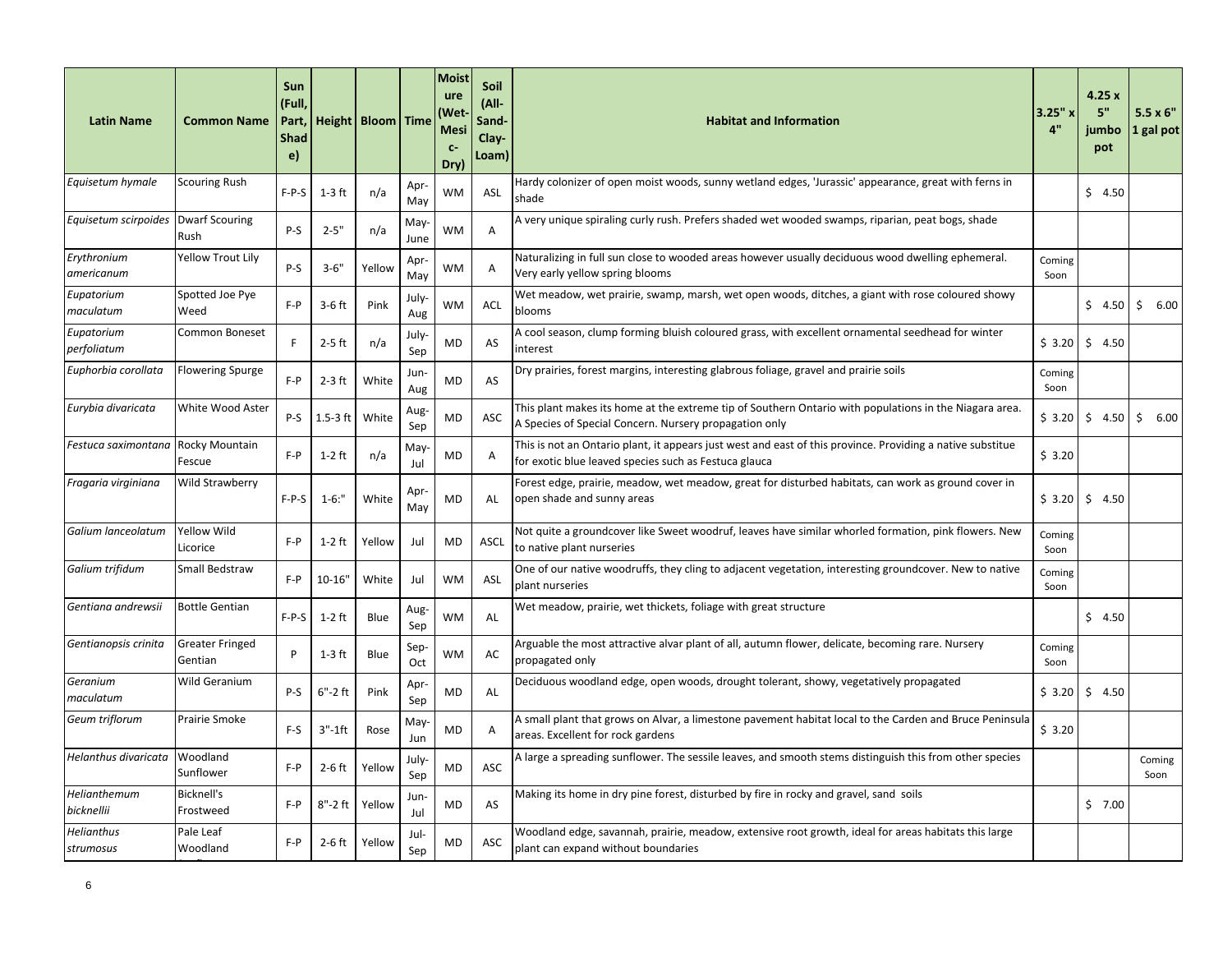| <b>Latin Name</b>           | <b>Common Name</b>             | Sun<br>(Full,<br>Part,<br><b>Shad</b><br>e) |             | Height   Bloom   Time |              | <b>Moist</b><br>ure<br>(Wet<br><b>Mesi</b><br>$C-$<br>Dry) | Soil<br>(All-<br>Sand-<br>Clay-<br>Loam) | <b>Habitat and Information</b>                                                                                                                            | 3.25"x<br>4"   | 4.25x<br>5"<br>jumbo<br>pot | $5.5 \times 6"$<br>1 gal pot |
|-----------------------------|--------------------------------|---------------------------------------------|-------------|-----------------------|--------------|------------------------------------------------------------|------------------------------------------|-----------------------------------------------------------------------------------------------------------------------------------------------------------|----------------|-----------------------------|------------------------------|
| <b>Heliposis</b>            | False Sunflower,               |                                             |             |                       | Jun-         |                                                            |                                          | This yellow flowered, easily grown plant is attractive to pollinators and works well in dry sandy soils,                                                  |                |                             |                              |
| helianthoides               | Oxeye Daisy                    | $F - P$                                     | $3-6$ ft    | Yellow                | Sep          | <b>MD</b>                                                  | AS                                       | great for larger masses in a large space                                                                                                                  |                |                             | Ŝ.<br>6.00                   |
| Hellenium                   | Sneezeweed                     |                                             |             |                       | Aug-         |                                                            |                                          | Wet meadows, stream, pond, riparian edge, great for rain gardens, bold yellow flower that looks like a                                                    |                |                             |                              |
| autumnale                   |                                | $F - P$                                     | 2-5 ft      | Yellow                | Oct          | WM                                                         | ASC                                      | cap. Historically used as a substitute for snuff                                                                                                          | \$3.20         | \$4.50                      | \$<br>6.00                   |
| Hepatica acutiloba          | Sharp Lobed                    | S                                           | $2 - 6"$    | Pink                  | Mar          | M                                                          | AL                                       | Some of first flowers to bloom in spring, the bees come into the forest for these as soon as they get                                                     |                | Coming                      |                              |
|                             | Hepatica                       |                                             |             |                       | May          |                                                            |                                          | going. Rich in nectar. Best slightly alkaline and well drained soil                                                                                       |                | Soon                        |                              |
| Hibiscus moncheutos         | Swamp Rose<br>Mallow           | $F - P$                                     | $3-5$ ft    | Pink                  | Jul-<br>Oct  | WM                                                         | ASC                                      | Wet meadows, great lakes shoreline species, very showy pink blooms, a species at risk, this plant is<br>nursery propagated only                           | \$3.20         |                             | \$6.00                       |
| Hierochloe odorata          | Sweetgrass                     | $F - P$                                     | $1-3$ ft    | n/a                   | Jun          | WM                                                         |                                          | This grass is likes wet shores, meadows both brackish and freshwater habitats, ditches, swales. A sacred<br>herb of First Nations in Ontario              | \$3.20         |                             |                              |
| Houstonia longifolia        | Long Leaved Bluets             | $F - P$                                     | $4 - 10"$   | Blue/<br>White        | Jun-<br>Aug  | MD                                                         | AS                                       | Infertile gravel soil alvar plant, high quality short grass prairies with little competition, open wood, a<br>great ground cover                          | Coming<br>Soon |                             |                              |
| Hydrophylla<br>canadense    | <b>Broadleaf</b><br>waterleaf  | S                                           | 1-3 ft      | White                 | May-<br>Jun  | M                                                          | Α                                        | Forming large colonies in rich forests, distinctive watermark on leaves gives it its name.                                                                | \$4.50         |                             |                              |
| Hydrophyllum<br>virginianum | Virginia Waterleaf             | S                                           | $6" - 1$ ft | White                 | May<br>Jun   | <b>WM</b>                                                  | A                                        | New to nursery sales this is a wonderfully lush ground cover in loam and riparian forests. In borage<br>family                                            | Coming<br>Soon |                             |                              |
| Hylodesumum<br>glutinosum   | Pointed leaved tick<br>trefoil | P-S                                         | 1-4 ft      | Pink                  | Jun-<br>Aug  | MD                                                         | AS                                       | Seed pods differing from the genus Desmodium, this is a more shade tolerant species sand and also<br>rocky slopes, forest margins                         |                | Coming<br>Soon              |                              |
| Hystrix patula              | <b>Bottlebrush Grass</b>       | P-S                                         | $2-4$ ft    | n/a                   | June-<br>Aug | MD                                                         | A                                        | A grass of mostly deciduous and open wooded areas areas with attractive, soft bottle brush like flowers                                                   | \$3.20         |                             |                              |
| Impatience capensis         | Yellow Jewelweed               | $F-P-S$                                     | 2-5 ft      | Yellow                | Jun-<br>Sep  | WM                                                         | A                                        | Bursting seed capsules will no doubt impress kids, jewel weeds are very medicinal, all round excellent<br>plants in moist habitats for both shade and sun | Coming<br>Soon |                             |                              |
| Impatiens pallida           | Pale Jewelweed                 | F-P-S                                       | $2-5$ ft    | Orange                | Jun-<br>Sep  | WM                                                         | $\overline{A}$                           | Bursting seed capsules will no doubt impress kids, jewel weeds are very medicinal, great in moist<br>habitats for both shade and sun                      | Coming<br>Soon |                             |                              |
| <b>Indian Grass</b>         | Sorghastrum<br>nutans          | F                                           | $3-5$ ft    | n/a                   | Sep<br>Feb   | MD                                                         | AS                                       | Important tall grass prairies species, it is native Toronto and south. Romantic bronze plume seedheads                                                    | \$3.20         |                             |                              |
| Iris versicolor             | <b>Blue Flag Iris</b>          | $F - P$                                     | $1-3$ ft    | Blue                  | May-<br>Aug  | WM                                                         | A                                        | Wet meadow, stream, pond, riparian edge, great rain garden plant, it is tolerant of some drought when<br>established                                      | \$3.20         |                             | \$6.00                       |
| Iris virginica              | Pale Southern Iris             | $F - P$                                     | $1-3$ ft    | Blue                  | June-<br>Aug | WM                                                         | A                                        | Wet meadow, stream, pond, riparian edge, great rain garden plant, tolerant os some drought when<br>established                                            |                |                             | \$12.00                      |
| Jeffersonia dyphylla        | Twinleaf                       | S                                           | $8" - 16"$  | White                 | Apr          | M                                                          | LC                                       | A rare beauty. A woodland wildflower with unique two leaves attached in centre. Gorgeous flower<br>similar to Bloodroot.                                  | Coming<br>Soon |                             |                              |
| Juncus balticus             | <b>Baltic Rush</b>             | $F - P$                                     | 1-4 ft      | Brown                 | Jun-<br>Jul  | <b>WM</b>                                                  | A                                        | A circumpolar species of sunny wet and moist habitats, excellent for around ponds, riparian areas,<br>distinct flower coming out of the side of the stem  | \$3.20         |                             |                              |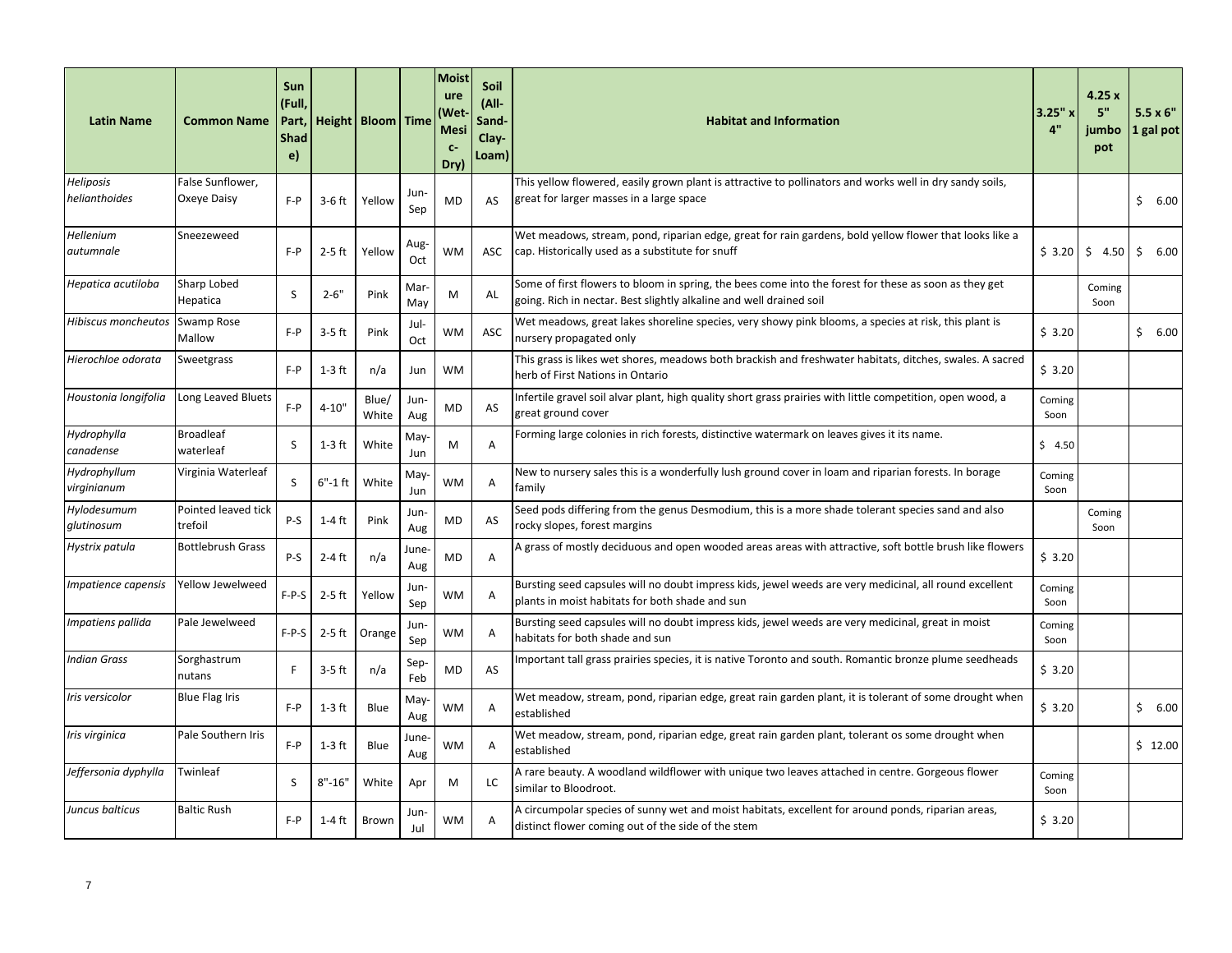| <b>Latin Name</b>                   | <b>Common Name</b>                   | Sun<br>(Full,<br>Part,<br><b>Shad</b><br>$\epsilon$ |              | Height   Bloom   Time |              | <b>Moist</b><br>ure<br>(Wet<br>Mesi<br>$C-$<br>Dry) | <b>Soil</b><br>(All-<br>Sand-<br>Clay-<br>Loam) | <b>Habitat and Information</b>                                                                                                                                               | 3.25" ›<br>4"  | 4.25x<br>5"<br>jumbo<br>pot | $5.5 \times 6"$<br>1 gal pot |
|-------------------------------------|--------------------------------------|-----------------------------------------------------|--------------|-----------------------|--------------|-----------------------------------------------------|-------------------------------------------------|------------------------------------------------------------------------------------------------------------------------------------------------------------------------------|----------------|-----------------------------|------------------------------|
| Juncus effusus                      | Soft Rush                            | E                                                   | $2-4$ ft     | Brown                 | Jun-<br>Jul  | WM                                                  | Α                                               | A water's edge, wetland species, tolerates normal to dry soil pulsing, great in rain gardens                                                                                 |                | \$4.50                      |                              |
| Juncus tenuis                       | Path Rush                            | $F - P$                                             | $6: -2$ ft   | n/a                   | May<br>Sep   | WM                                                  | A                                               | Moist open meadows, and often along hiking paths, this low growing wirey grass-like ground cover is<br>great for many garden applications                                    | \$3.20         |                             |                              |
| Koeleria macrantha                  | June Grass                           | F                                                   | $1-2$ ft     | n/a                   | Apr-<br>Jun  | MD                                                  | A                                               | A medium sized clump forming grass with taller substantial silver seedheads that turn golden in fall, blue<br>green leaves                                                   | \$3.20         |                             |                              |
| Lezpedeza capitata                  | Rounded-Headed<br><b>Bush Clover</b> | $F - P$                                             | $3-6$ ft     | White                 | July-<br>Sep | <b>MD</b>                                           | A                                               | Great tough plant for low water consumption and low soil fertility as this plant fixes its own nitrogen.<br>Beautiful clumping form and white clover-like bloom              | Coming<br>Soon |                             |                              |
| Lezpedeza hirta                     | Hairy Bush Clover                    | $F - P$                                             | $3-6$ ft     | White                 | July<br>Sep  | <b>MD</b>                                           | A                                               | Typically growing in sandy prairie or meadow habitats with good drainage, nitrogen fixing                                                                                    | Coming<br>Soon |                             |                              |
| Liatris aspera                      | Rough Blazing Star                   | E                                                   | 1-4 ft       | Pink                  | Aug-<br>Sept | MD                                                  | AS                                              | Wonderfully showy blooms, excellent, savannah, prairie native to extreme Southernwestern Ontario, a<br>rare species, nursery propagated only                                 | \$3.20         |                             |                              |
| Liatris cylindracea                 | <b>Cylindric Blazing</b><br>Star     | F                                                   | $1-2$ ft     | Pink                  | July-<br>Sep | MD                                                  | AS                                              | The smaller Blazing Star, this a threatened species is nursery propagated only, occurring in largest<br>quantities in extreme Southwestern Ontario                           | \$3.20         |                             | \$<br>6.00                   |
| Liatris spicata                     | Dense Blazing Star                   | E                                                   | $2 - 6.5$ ft | Pink                  | July<br>Aug  | MD                                                  | AS                                              | Occurring in extreme Southernwestern Ontario, has the densest blooms, a large and a rare perennial,<br>nursery propagated only                                               | \$3.20         |                             | \$6.00                       |
| Lillium canadense                   | Canada Lily                          | $F - P$                                             | $1-8$ ft     | Orange                | Jun-<br>Aug  | M                                                   | <b>SL</b>                                       | Pendulus flower unlike other wild lilies in Ontario. Early summer. Thrives in rich organic soil. Striking<br>colour                                                          | Coming<br>Soon |                             |                              |
| Lillium michiganensis Michigan Lily |                                      | $F - P$                                             | $2-5$ ft     | Orange                | Jun-<br>Jul  | WM                                                  | AS                                              | Rounded petals and nodding flower, great for wet to normal moisture, and rich soils. Nursery<br>propagated                                                                   | Coming<br>Soon |                             |                              |
| Lillium<br>philadelphicum           | Wood Lily                            | $F - P$                                             | 1-3 ft       | Orange                | June-<br>Aug | MD                                                  | ASC                                             | Most fequently seen on Bruce peninsula in roadside ditches in very shallow gravelly soil. The smaller of<br>the native Ontario lilies. Nursery propagated                    | Coming<br>Soon |                             |                              |
| Linum medium                        | <b>Yellow Flax</b>                   | $F - P$                                             | 4-20"        | Yellow                | Aug-<br>Sep  | MD                                                  | <b>SC</b>                                       | An alvar habitat plant, poor rocky soils, poor fen, moist to dry rocky lake huron shoreline. Great rock<br>garden species                                                    | Coming<br>Soon |                             |                              |
| Lobelia cardinalis                  | Cardinal Flower                      | $F - P$                                             | $2-4$ ft     | n/a                   | June-<br>Aug | WM                                                  | Α                                               | Great for wetland restoration. For gardens, this plant tolerates a moist place by a downspout in sunny<br>location, or normal garden soil in shade                           |                |                             | \$6.00                       |
| Lobelia inflata                     | Indian Tobacco                       | F-P-S                                               | $6"$ -2ft    | Blue                  | July-<br>Oct | WM                                                  | ASC                                             | A pretty sight in both open woods, wet meadows and thickets this is a pretty plant this is still unknown<br>in gardens                                                       | \$3.20         |                             |                              |
| Lobelia kalmii                      | Kalm's or Brook's<br>Lobelia         | $F - P$                                             | $4 - 16"$    | Blue                  | Jul-<br>Sep  | WMD                                                 | <b>SC</b>                                       | An alvar habitat plant, poor rocky soils, poor fen, moist to dry rocky lake huron shoreline. Great rock<br>garden species                                                    | Coming<br>Soon |                             |                              |
| Lobelia siphilitica                 | Great Blue Lobelia                   | F-P-S                                               | $2-3$ ft     | Blue                  | Aug-<br>Sep  | WM                                                  | AL                                              | Wet meadow, stream, pond in wet sun, tolerates shade and normal to moist soil in gardens, seeds well,<br>very elegant very upright bloom, lush large green leaves            | \$3.20         |                             | \$6.00                       |
| Lobelia spicata                     | Pale Spiked Lobelia                  | $F - P$                                             | $1-2$ ft     | Blue                  | May<br>Aug   | WM                                                  | <b>SC</b>                                       | Exellent for hummingbirds. Contains lobelamine (similar to tobacco) and therefore poisonous, all species<br>in this genus are tried and true favourite perennials in gardens | Coming<br>soon |                             |                              |
| Lupinus perennis                    | Wild Lupine                          | $F - P$                                             | $1-2.5$ ft   | Purple/<br>Blue       | May-<br>June | D                                                   | S                                               | Larval host for the Karner Blue butterfly, an ornamental favourite, acidophile needing dry sandy or<br>gravel soil                                                           |                | \$4.50                      |                              |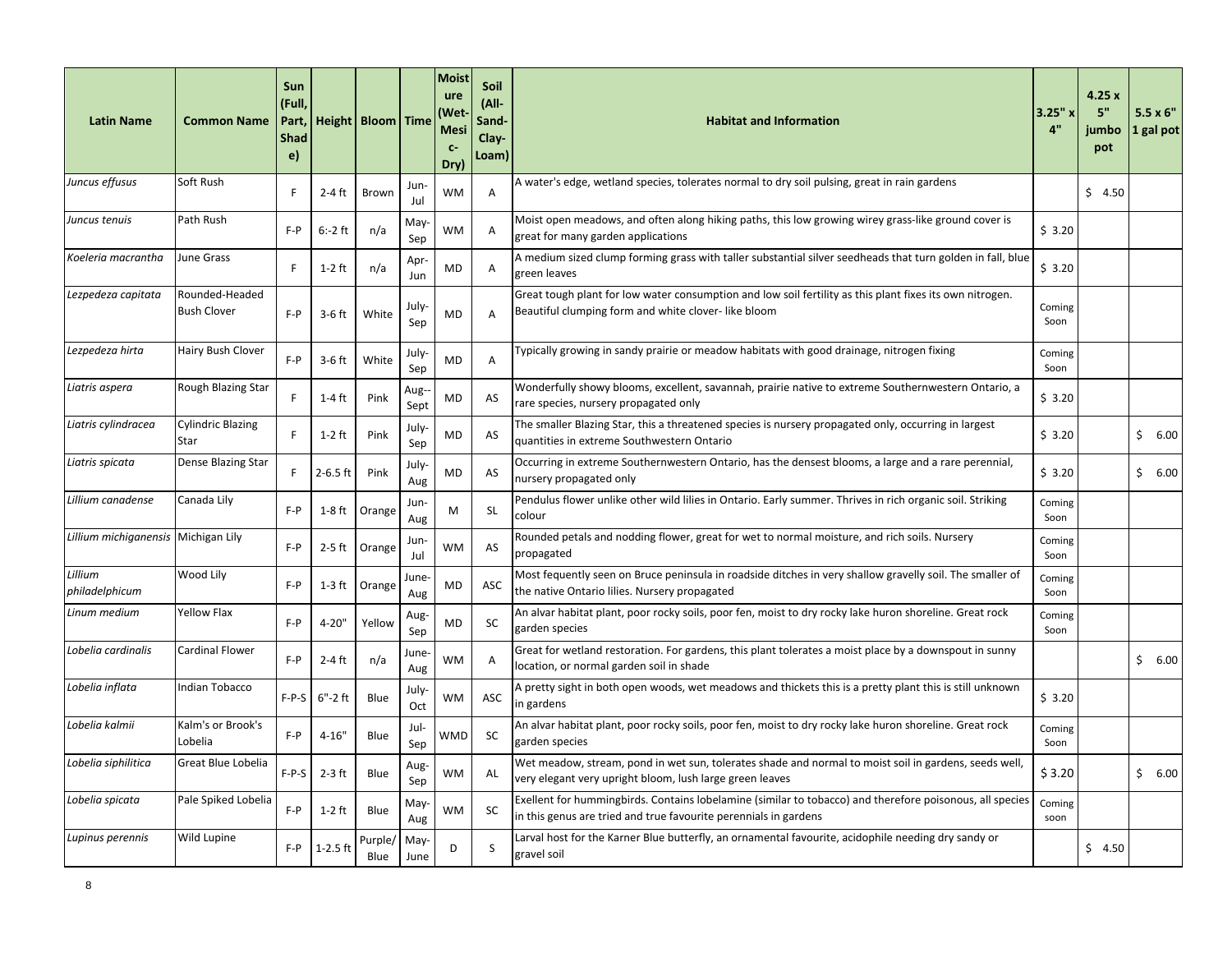| <b>Latin Name</b>                    | <b>Common Name</b>                  | Sun<br>(Full,<br>Part,<br><b>Shad</b><br>e) |              | Height   Bloom   Time |              | Moist<br>ure<br><b>Wet</b><br><b>Mesi</b><br>$C-$<br>Dry) | Soil<br>(All-<br>Sand-<br>Clay-<br>Loam) | <b>Habitat and Information</b>                                                                                                                                                                   | 3.25"x<br>4"   | 4.25x<br>5"<br>jumbo<br>pot | $5.5 \times 6$ "<br>1 gal pot |
|--------------------------------------|-------------------------------------|---------------------------------------------|--------------|-----------------------|--------------|-----------------------------------------------------------|------------------------------------------|--------------------------------------------------------------------------------------------------------------------------------------------------------------------------------------------------|----------------|-----------------------------|-------------------------------|
| Lysimachia cilliata                  | Fringed Loosestrife                 | $F - P$                                     | $2-3$ ft     | Yellow                | Jul-<br>Aug  | MD                                                        | Α                                        | Excellent forest edge species, wet thickets, meadows, forms colonies in mixed woods, attractive whorled<br>flower                                                                                | \$3.20         |                             |                               |
| Lysimachia<br>quadriflora            | Prairie Loosestrife                 | $F - P$                                     | $1-2$ ft     | yellow                | Jul-<br>Aug  | WMD                                                       | A                                        | Usually found in moist open meadows and prairies, great lakes shoreline, this thin leaved small plant is<br>great as a rock gardens                                                              | \$3.20         |                             |                               |
| Lysimachia<br>thyrsiflora            | <b>Tufted Loosestrife</b>           | $F - P$                                     | $1-3$ ft     | Yellow                | May<br>Jul   | <b>WN</b>                                                 | <b>SC</b>                                | In nature seen in large groves, other times rare this absolute beauty will just tolerate gardens, best in<br>naturally moist to wet conditions                                                   | Coming<br>soon |                             |                               |
| Maianthemum<br>canadense             | Canada Mayflower                    | P-S                                         | $2 - 6"$     | White                 | May-<br>June | М                                                         | ASC                                      | Small ground cover usually only two leaves with a small white flower head, a staple in Ontario deciduous<br>woods                                                                                | Coming<br>Soon |                             |                               |
| Maianthemum<br>racemosum             | <b>False Solomon Seal</b>           | P-S                                         | $1 - 2.5$ ft | White                 | May-<br>June | M                                                         | ASC                                      | Largest and most robust Ontario Solomon Seal, similar flower to the exotic 'Astilbe', great to use as a<br>native substitute, lush green plume like leaves                                       | Coming<br>Soon |                             |                               |
| Marsh Marigold                       | Caltha palustis                     | $F - P$                                     | $1-2$ ft     | Yellow                | Apr-<br>Jun  | W                                                         | A                                        | Gorgeous spring blooming wetland perennial. Needs moist to wet soils. Common in marshes, ditchs wet<br>woods throughout S Ontario                                                                |                | Coming<br>Soon              |                               |
| Matteuccia<br><i>streuthiopteris</i> | Ostrich Fern                        | P-S                                         | $2-4$ ft     | n/a                   | Jun-<br>Aug  | <b>WM</b>                                                 | AL                                       | Moist woodland edge, open woods, edible fiddleheads in spring, produces large colonies, robust, easy<br>care in gardens                                                                          |                |                             | \$12.00                       |
| Mianthemum<br>stellatum              | <b>Starry False</b><br>Solomon Seal | F-P-S                                       | $1 - 2.5$ ft | White                 | May-<br>June | WMD                                                       | ASC                                      | Smaller 'starrier' flower than False Solomon Seal, this species is adaptable to many soil conditions and<br>light levels, a lush, multi purpose ground cover                                     | Coming<br>Soon |                             |                               |
| Mimulus ringens                      | <b>Monkey Flower</b>                | $F - P$                                     | $1-3$ ft     | Blue/Pu<br>rple       | Jun-<br>Sep  | <b>WM</b>                                                 | A                                        | Wet meadows, swamps, marshes, showy blooms, great for rain gardens                                                                                                                               | \$3.20         | \$4.50                      |                               |
| Mitchella repens                     | Partrideberry                       | $F-P-S$                                     | $3 - 8"$     | White                 | May<br>Jul   | M                                                         | ASC                                      | Shiny leaved woodland ground creeper with pinkish white flowers, eye catching berries, variable sun<br>habitats, often in acid soils                                                             | Coming<br>Soon |                             |                               |
| Mitella diphylla                     | Bishop's Cap                        | <sub>S</sub>                                | $8 - 12"$    | White                 | Apr<br>Jun   | M                                                         | <b>SL</b>                                | Very curious flower that evolves into a small basket of seeds once mature. Similar to Tiarella cordifolia                                                                                        |                | Coming<br>Soon              |                               |
| Mondarda fistulosa                   | Wild Bergamot                       | $F - P$                                     | $2-4$ ft     | Purple                | Jul-<br>Aug  | WMD                                                       | ASC                                      | Prairie, old field, wet meadow, great for bees and pioneer habitat, edible leaves for a tea                                                                                                      | \$3.20         | \$4.50                      | \$6.00                        |
| Mondarda punctata                    | Horsemint                           | $F - P$                                     | $8"$ -2ft    | Pink                  | Jun-<br>Jul  | <b>MD</b>                                                 | S                                        | Prairies, savannah's, plains, tall grass prairie habitats in extreme southwestern Ontario, and in general in<br>sandy soils                                                                      |                | \$7.00                      |                               |
| Oenethera pilosetta                  | <b>Prairie Sundrops</b>             | $F - P$                                     | $1-2$ ft     | Yellow                | May<br>Jun   | WMD                                                       | Α                                        | Soil and moisture adaptable, spreading, prairie and meadows, roadsides, showy blooms                                                                                                             |                | Coming<br>Soon              |                               |
| Oenethera speciosa                   | <b>Pink Evening</b><br>Primrose     | $F - P$                                     | 2 ft         | Yellow                | May<br>Jul   | WMD                                                       | Α                                        | Unique pink blooming primrose in dry to normal soil, spreading through root or seed                                                                                                              |                | Coming<br>Soon              |                               |
| Oenothera biennis                    | <b>Evening Primrose</b>             | $F - P$                                     | $3-5$ ft     | Yellow                | Jun<br>Sep   | <b>MD</b>                                                 | A                                        | Night flowering primroses often close their bloom during daylight saving them to be pollinated by<br>moths. Moths largely unsung heros that need to be supported similarily to other pollinators | Coming<br>Soon |                             |                               |
| Oenothera pilosetta                  | <b>Meadow Sundrops</b>              | $F - P$                                     | $1-2$ ft     | Yellow                | Jun<br>Jul   | <b>WMD</b>                                                | A                                        | Flowers in day, rooting through rhizomes to create bushy appearance, dry roadsides, gravel poor soil                                                                                             |                | Coming<br>Soon              |                               |
| Opuntia humifusa                     | <b>Eastern Prickly</b><br>Pear      | F                                           | 6"           | Yellow                | Jun-<br>Jul  | MD                                                        | A                                        | Assessed as endangedred in 2008. Grows in dry open and sunny areas with no competition in sade or<br>rock, forest rocky upland. Nursery propagated, not wild collected                           | Coming<br>Soon |                             |                               |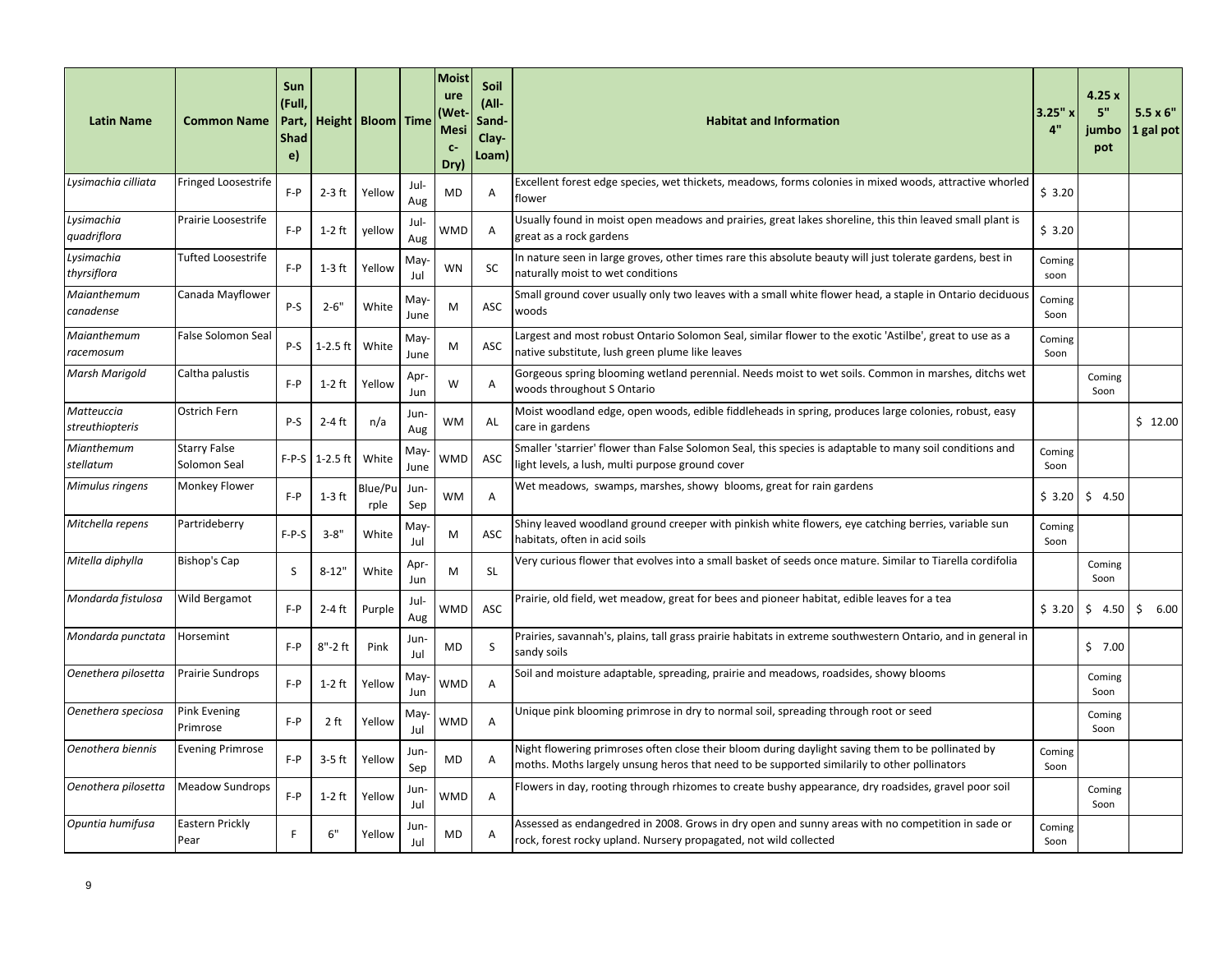| <b>Latin Name</b>               | <b>Common Name</b>        | Sun<br>(Full,<br>Part,<br><b>Shad</b><br>e) |             | Height   Bloom   Time |              | <b>Moist</b><br>ure<br>(Wet<br><b>Mesi</b><br>$C-$<br>Dry) | Soil<br>(All-<br>Sand-<br>$Clav-$<br>Loam) | <b>Habitat and Information</b>                                                                                                                     | $3.25"$ x<br>4" | 4.25x<br>5"<br>iumbo<br>pot | $5.5 \times 6"$<br>1 gal pot |
|---------------------------------|---------------------------|---------------------------------------------|-------------|-----------------------|--------------|------------------------------------------------------------|--------------------------------------------|----------------------------------------------------------------------------------------------------------------------------------------------------|-----------------|-----------------------------|------------------------------|
| Osmorhiza claytonii             | <b>Sweet Cicely</b>       | $P-S$                                       | $1.5-2$ ft  | White                 | May<br>Jun   | WMD                                                        | A                                          | Taken as tea, for asthma, brochial and many other issues. Sweet cicelly does not have anise fragrance.<br>Smooth stems                             | Coming<br>Soon  |                             |                              |
| Osmorhiza longistylis Aniseroot |                           | P-S                                         | $1.5-2$ ft  | White                 | May<br>Jun   | <b>WM</b>                                                  | Α                                          | Has Anise fragrance when leaves are crushed, very similar to O. longistylis. Hairy stems                                                           | Coming<br>Soon  |                             |                              |
| Osmunda<br>cinnamomea           | Cinnamon Fern             | S                                           | $2-3$ ft    | n/a                   | n/a          | WM                                                         | S                                          | Absolutely stunning glowing orange fertile frond, grows best in wet mixed and deciduous swamps, more<br>common in sandy soil                       |                 |                             | \$8.00                       |
| Osmunda<br>claytoniana          | Interrupted Fern          | S                                           | $2-3$ ft    | n/a                   | n/a          | <b>WM</b>                                                  | S                                          | Fertile leaves in centre of non fertile fronds. Grow in mostly shaded riparian habitats, floodplain woods<br>in sandy soil                         | Coming<br>Soon  |                             |                              |
| Osmunda regalis                 | Royal Fern                | $F-P-S$                                     | $2-4$ ft    | n/a                   | n/a          | WM                                                         | S                                          | Unique because of its height and bushy habit, similar to a shrub. Excellent in moist soil in sun or shade                                          |                 |                             | \$8.00                       |
| Packera obovatus                | Round-leaved<br>Ragwort   | $F - P$                                     | $1-1.5$ ft  | Yellow                | Apr<br>Jun   | WMD                                                        | S                                          | Ragwort of sand dunes, also uniquely showy and spreading ground cover in shady dry or moist sand                                                   | Coming<br>Soon  |                             |                              |
| Packera paupercula              | <b>Balsam Ragwort</b>     | $F - P$                                     | $6" - 1$ ft | Yellow                | Jul-<br>Aug  | MD                                                         | ASC                                        | This is a dominant plant on the rocky shorelines of the Great Lakes. Small yellow daisy like flower, great<br>for rock gardens                     | Coming<br>Soon  |                             |                              |
| Panicled Tick Trefoil           | Desmodium<br>paniculatum  | $F - P$                                     | 1-3ft       | Pink                  | Jul-<br>Sep  | WMD                                                        | <sub>S</sub>                               | A smaller desmodium, still clings to clothing, showy pink flower helps its popularity                                                              | Coming<br>Soon  |                             |                              |
| Panicum virgatum                | <b>Switch Grass</b>       | F                                           | $2-7$ ft    | Brown                 | Aug-<br>Nov  | WMD                                                        | ASC                                        | Prairie, meadow, field, wet meadow, dunes, successful pioneer species                                                                              | \$3.20          | \$4.50                      | \$6.00                       |
| Parnassia glauca                | <b>Grass of Parnassus</b> | $F - P$                                     | $6" - 1$ ft | White                 | Aug-<br>Oct  | WMD                                                        | A                                          | A small rock garden rare beauty, needs room to grow without competition among rocky alvar type or<br>poor calcareous gravel or sand moist habitats | Coming<br>Soon  |                             |                              |
| Parthenium<br>integrifolium     | Wild Quinine              | $F - P$                                     | 1-3ft       | White                 | Jun-<br>Jul  |                                                            |                                            | Wild Quinine used to treat malaria by first nations and U.S. army, , interesting showy white blooms, and<br>bee favourite                          | Coming<br>Soon  |                             |                              |
| Pedicularis<br>canadensis       | Wood Betony               | $F - P$                                     | $6"$ -1ft   | White                 | Apr<br>May   | WMD                                                        | A                                          | Hairy fern-like leaves, partially parasitic and slow growing. Host plants are asters and native grass                                              | Coming<br>Soon  |                             |                              |
| Peltandra virginica             | <b>Bog Arum</b>           | $F - P$                                     | $1-2$ ft    | Green                 | Apr-<br>Jun  | W                                                          | Α                                          | Submergent to emergent in aquatic bogs, marsh, ponds, lakes                                                                                        |                 | \$8.00                      |                              |
| Penstemon digitalis             | Foxglove<br>Beardtongue   | F-P                                         | $2-3$ ft    | White                 | June-<br>Aug | MD                                                         | AL                                         | Savannah, prairie, meadow, field, drought tolerant, showy                                                                                          | \$3.20          | \$<br>4.50                  |                              |
| Penstemon hirsutus              | <b>Hairy Beardtongue</b>  | $F - P$                                     | $1-3$ ft    | Purple/<br>Pink       | May-<br>July | <b>MD</b>                                                  | AL                                         | A great drought tolerant smaller perennial, great for hummingbirds, dry prairie/ savannah                                                          | \$3.20          | Ŝ.<br>4.50                  | \$<br>6.00                   |
| Penthorum sedoides              | Ditch Stonecrop           | $F - P$                                     | $1-3$ ft    | White                 | Jul-<br>Sep  | WM                                                         | A                                          | A wetland edge species this is one that should surely thrive in gardens with its white showy raceme-like<br>blooms, and red fruit                  | \$3.20          |                             |                              |
| Phlox divaricata                | Wild Blue Phlox           | P-S                                         | $1-3$ ft    | Pink/Pu<br>rple       | May-<br>June | MD                                                         | AS                                         | Making its home in upland forests, it has an early bloom, similar bloom to periwinkle, not a spreading<br>plant                                    | \$3.20          |                             |                              |
| Phryma leptostachya             | Lopseed                   | P-S                                         | $1-2$ ft    | Pink                  | Jun-<br>Aug  | WM                                                         | AS                                         | An interesting branching flower spike of diminutive pink flowers. Moist to medium open or shaded rich<br>woods                                     |                 | \$7.00                      |                              |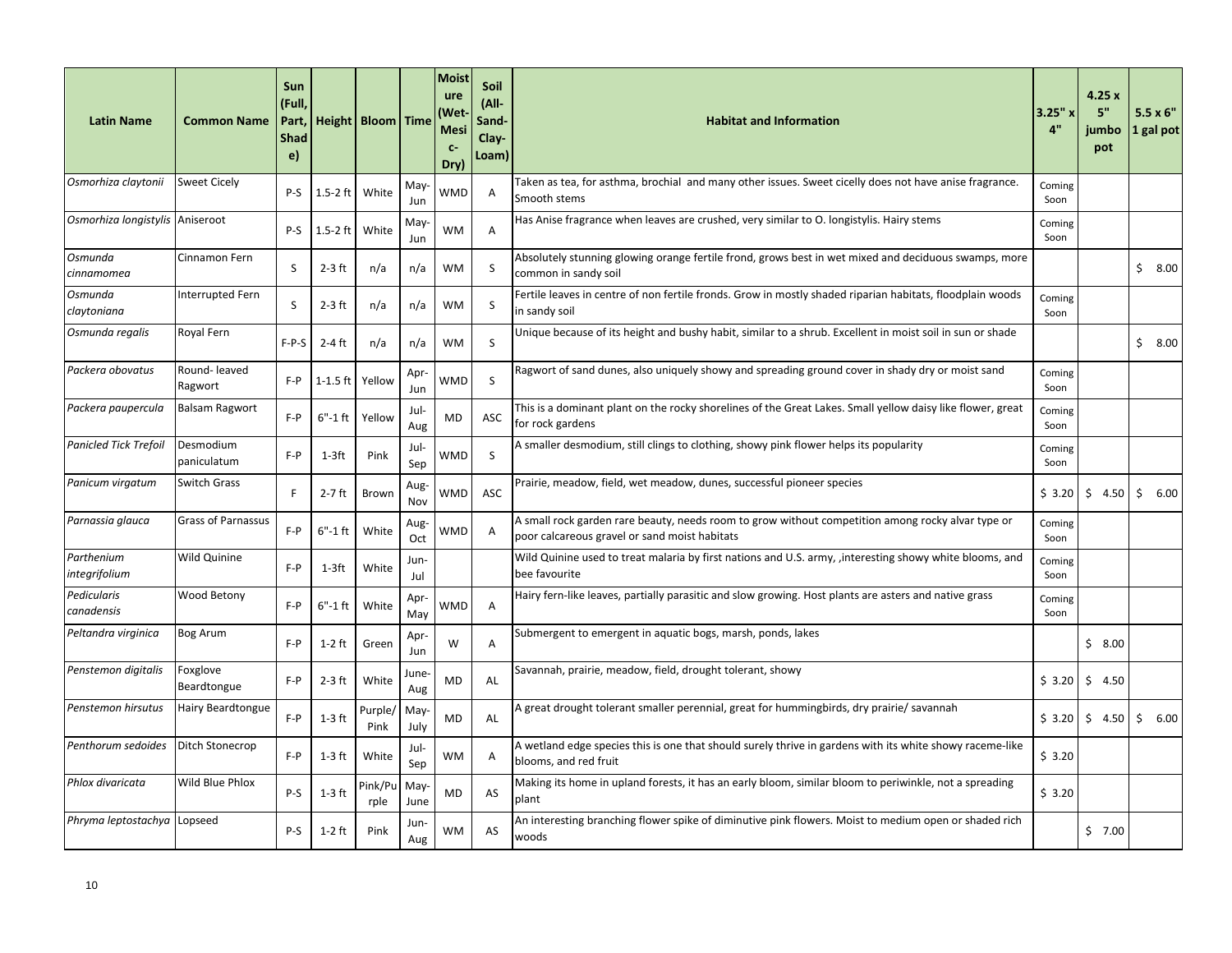| <b>Latin Name</b>                   | <b>Common Name</b>               | Sun<br>(Full.<br>Part,<br><b>Shad</b><br>e) |            | Height   Bloom   Time |              | Moist<br>ure<br>Wet)<br><b>Mesi</b><br>$C-$<br>Dry) | Soil<br>(All-<br>Sand-<br>Clay-<br>Loam) | <b>Habitat and Information</b>                                                                                                                                                  | 3.25" x<br>4"  | 4.25x<br>5"<br>jumbo<br>pot | $5.5 \times 6"$<br>1 gal pot |
|-------------------------------------|----------------------------------|---------------------------------------------|------------|-----------------------|--------------|-----------------------------------------------------|------------------------------------------|---------------------------------------------------------------------------------------------------------------------------------------------------------------------------------|----------------|-----------------------------|------------------------------|
| Physalis heterophylla Clammy Ground | Cherry                           | P-S                                         | $1-2$ ft   | Yellow                | June<br>Aug  | <b>MD</b>                                           | Α                                        | A plant of sandy prairies, roadsides, waste areas. Fruit is a berry that ripens to orange, and is edible<br>when mature                                                         | \$3.25         |                             |                              |
| Physostegia<br>virginiana           | <b>Obedient Plant</b>            | $F - P$                                     | $2-4$ ft   | Pink                  | Aug-<br>Sep  | <b>WM</b>                                           | AL                                       | Excellent for a wide variety of gardens, often see on sand dunes, wet thickets, meadows, quickly<br>spreading                                                                   | \$3.20         | \$4.50                      |                              |
| Phytolacca<br>americana             | Pokeweed                         | F                                           | $3-5$ ft   | White                 | Jun-<br>Oct  | MD                                                  | A                                        | Edible and used as purple dye by first nations. Especially popular in southern states as a leafy green.<br>Note, edible only with special preparation                           | \$3.20         |                             |                              |
| Podophyllum<br>peltatum             | May Apple                        | F                                           | $1-3$ ft   | White                 | May-<br>June | М                                                   | L                                        | A beautiful lily pad leaf, this plant makes a bold and lush alternative to hostas in a large colony in a<br>shade garden                                                        |                | \$8.00                      |                              |
| Poluystichum<br>achrostichoides     | Christmas Fern                   | <sub>S</sub>                                | $1-2$ ft   | n/a                   | n/a          | <b>MD</b>                                           | AC                                       | Evergreen under snow, hence the name when used by pioneers for Christmas gardlands. Smaller slow<br>growing but fairly robust in dry to normal soil. Interesting arching fronds |                | \$10.00                     |                              |
| Polygala seneca                     | Seneca Snakeroot                 | $F - P$                                     | $6"$ -2ft  | White                 | Jun<br>Jul   | MD                                                  | ASC                                      | An alvar species in Grey Bruce, this plant is fun to see in intact habitats. New to native plant nurseries.<br>Interesting bud-like flower also appears like a rattlenake tale  | Coming<br>Soon |                             |                              |
| Polygonatum<br>biflorum             | Smooth Solomon's<br>Seal         | F                                           | $1-3$ ft   | White                 | May-<br>July | M                                                   | <sup>L</sup>                             | A smaller version than the very popular European Solomon Seal carried at garden centres                                                                                         |                | Coming<br>Soon              |                              |
| Polypodium<br>virginianum           | Polypody Fern                    | S                                           | 6"-1 ft    | n/a                   | n/a          | <b>MD</b>                                           | AC                                       | Gorgeous small robust fern often on top of large bouders on Karst topography of Grey Bruce. Clump<br>forming. Distictive alternate pinnules                                     | Coming<br>Soon |                             |                              |
| Pycnanthemum<br>incanum             | <b>Hoary Mountain</b><br>Mint    | $F - P$                                     | $2-3$ ft   | White                 | Jul-<br>Sep  | MD                                                  | Α                                        | Flower sometimes white tinged with purple spot, mint tinged with oregano tasting. Excellent for<br>pollinators                                                                  | Coming<br>soon |                             |                              |
| Pycnanthemum<br>pilosum             | <b>Hairy Mountain</b><br>Mint    | F                                           | $2-3$ ft   | White                 | Jul-<br>Sep  | MD                                                  | AC                                       | Edible minty leaves, globe-like flowers, excellent pollinator plant. Rare species, nursery propagated only                                                                      |                | \$4.50                      |                              |
| Pycnanthemum<br>tenuifolium         | Slender Mountain<br>Mint         | $F - P$                                     | $2-3$ ft   | White                 | Jul-<br>Sep  | <b>MD</b>                                           | Α                                        | Aromatic and edible mint of dry, open, rocky habitats. Sometimes naturalizes quickly in drought, easy to<br>grow                                                                |                | \$4.50                      |                              |
| Pycnanthemum<br>virginianum         | Virginia Mountain<br>Mint        | $F - P$                                     | $2-3$ ft   | White                 | Jul-<br>Sep  | MD                                                  | A                                        | Wet meadows, stream, pond, riparian edge, and can be invasive in wetter areas but less so in drier,<br>prefers calcareous soil                                                  | \$3.20         |                             |                              |
| Ranuculus abortivus                 | Kidney Leaved<br>Buttercup       | $P-S$                                       | $6"$ -2ft  | Yellow                | Apr<br>Jun   | MD                                                  | A                                        | A small woodland species that doesn't appear in dense stands in nature like many of its genus. A lovely<br>vellow flower                                                        | \$3.20         |                             |                              |
| Ranunuclus<br>rhomboideus           | <b>Prairie Buttercup</b>         | F-P                                         | $2 - 10"$  | Yellow                | Ap-<br>May   | MD                                                  | AS                                       | Small very early blooming. Dry sandy prairies, open woods, rock garden associated with oak forests                                                                              |                | 5, 7.00                     |                              |
| Ratibida pinnata                    | <b>Grey Headed</b><br>Coneflower | F                                           | $3-5$ ft   | Yellow                | Jul-<br>Sep  | MD                                                  | ASC                                      | Dry tall grass prairie habitats, quite delicate flowers and light green coloured cut leaf                                                                                       |                | \$4.50                      | \$6.00                       |
| Rudbeckia hirta                     | Black-eyed Susan                 | F                                           | $1-2$ ft   | Yellow                | Jul-<br>Sep  | WMD                                                 | A                                        | Tried and true popular native, this is a short lived perennial, shake seeds where you want them in<br>garden                                                                    |                | \$4.50                      |                              |
| Rudbeckia laciniata                 | Green-headed<br>Coneflower       | $F-P-S$                                     | $3-6$ ft   | Yellow                | Jun-<br>Sep  | WMD                                                 | A                                        | Prairie, meadow, and even shaded swamps, a GTA native, edible, showy plant, seeds itself readily                                                                                | \$3.20         | \$4.50                      | \$6.00                       |
| Sanguinaria<br>canadensis           | Bloodroot                        | $P-S$                                       | $6"$ -1 ft | White                 | Apr<br>May   | M                                                   | AL                                       | A beautiful spring ephemeral with large rounded leaves, excellent in shade gardens. Can form large<br>colonies on deciduous forest floor                                        |                | Sold Out                    |                              |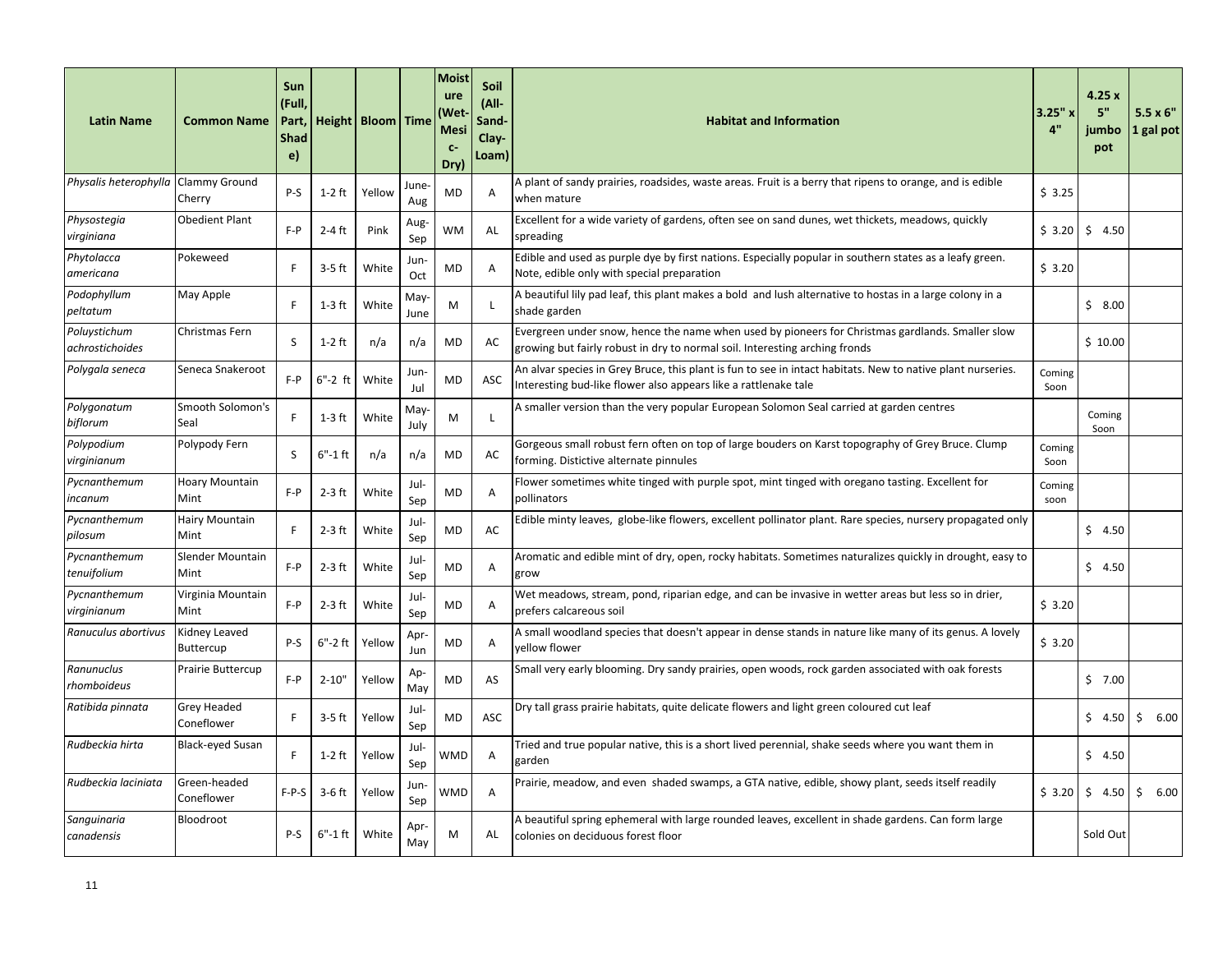| <b>Latin Name</b>                        | <b>Common Name</b>              | <b>Sun</b><br>(Full<br>Part,<br><b>Shad</b><br>e) |             | Height   Bloom   Time |              | Moist<br>ure<br>Wet<br><b>Mesi</b><br>$C-$<br>Dry) | <b>Soil</b><br>(All-<br>Sand-<br>Clay-<br>Loam) | <b>Habitat and Information</b>                                                                                                                                           | 3.25"x<br>4"   | 4.25x<br>5"<br>jumbo<br>pot | $5.5 \times 6"$<br>1 gal pot |
|------------------------------------------|---------------------------------|---------------------------------------------------|-------------|-----------------------|--------------|----------------------------------------------------|-------------------------------------------------|--------------------------------------------------------------------------------------------------------------------------------------------------------------------------|----------------|-----------------------------|------------------------------|
| Schizachyrium<br>scoparium               | Little Bluestem                 | F                                                 | $2-3$ ft    | Brown                 | Aug-<br>Oct  | WMD                                                | ASC                                             | Savannah, prairie, meadow, drought and wet tolerant, calcareous soil. A native substitue for common<br>exotic blue leaved species such as Festuca glauca                 |                | \$4.50                      |                              |
| Scirpus atrovirens                       | <b>Black Bulrush</b>            | F                                                 | 4-5 ft      | n/a                   | Jun-<br>Jul  | <b>WM</b>                                          | A                                               | Common wetland rush, shoreline aquatic pioneer species, important food and cover for wildlife                                                                            | Coming<br>Soon |                             |                              |
| Scirpus cyperinus                        | <b>Wool Grass</b>               | F                                                 | $3-6$ ft    | n/a                   | June-<br>Sep | W                                                  | A                                               | A wet shoreline emergent species, great for riparian and full sun wet pond side and meadow habitats                                                                      | \$3.20         |                             |                              |
| Scrophularia<br>marilandica              | Figwort/<br>Carpenter's Square  | F                                                 | $5-10$ ft   | n/a                   | Jul-<br>Sep  | М                                                  | A                                               | Prefers loose loamy soil, moist woodland edge, sandy prairie and meadow, tolerates some disturbance,<br>abundant food for bees and hummingbirds                          |                | 57.00                       |                              |
| Scutellaria lateriflora Mad Dog Scullcap |                                 | P-S                                               | $2-3$ ft    | Blue                  | July-<br>Sep | <b>WM</b>                                          | A                                               | A plant of riparian areas, shorelines, open full sun wet thickets, marshes. Great for shoreline restoration.<br>A significant plant for herbalists                       |                | 54.50                       |                              |
| Senna hebecarpa                          | Wild Senna                      | $F - P$                                           | $4-5$ ft    | Yellow                | Jul-<br>Aug  | <b>WM</b>                                          | A                                               | Nitrogen fixing, makes a large colony with showy yellow flowers. Larval host for many sulphur butterfly<br>species.                                                      |                | Coming<br>Soon              |                              |
| Silphium laciniatum                      | <b>Compass Plant</b>            | F                                                 | 5-12 ft     | Yellow                | Jul-<br>Sep  | MD                                                 | AS                                              | Well drained soils, seeds attractive to wildlife, sandy tall grass prairie, meadow savanah. Extreme<br>southwestern Ontario                                              |                | Coming<br>Soon              |                              |
| Silphium perfoliatum Cup Plant           |                                 | F                                                 | 5-9 ft      | Yellow                | Jul-<br>Sep  | WMD                                                | ASC                                             | Huge plant that holds water in cup shaped leaves, great for large spaces, great as natural water<br>reservoirs for birds and insects in gardens                          |                |                             | \$6.00                       |
| Silphium<br>terebinthinaceum             | <b>Prairie Dock</b>             | E                                                 | 4-9 ft      | Yellow                | Jul-<br>Sep  | WMD                                                | AC                                              | A unique plant with small flowers paired with its huge leaves over 2 feet tall. Strikingly beautiful in wet<br>meadow and dry tall grass prairie habitat                 | Coming<br>Soon |                             |                              |
| Sisyrinchium<br>montanum                 | <b>Blue-eyed Grass</b>          | $F - P$                                           | $6" - 1$ ft | Blue/Pu<br>rple       | May<br>Jul   | WMD                                                | A                                               | Great Lakes shorline, alvars, sweet plant in iris family, similar looking to grass, great for rock gardens,<br>bloom closes at night                                     |                | 54.50                       |                              |
| Solidago caesia                          | <b>Blue-Stemmed</b><br>Solidago | P-S                                               | $2-3$ ft    | Yellow                | Aug-<br>Oct  | MD                                                 | AL                                              | Open deciduous woods, drought tolerant attractive fall bloomer                                                                                                           |                | \$4.50                      |                              |
| Solidago flexicaulis                     | Zig Zag Solidago                | $P-S$                                             | $2-3$ ft    | Yellow                | Sep-<br>Oct  | <b>MD</b>                                          | ASC                                             | Open woods, deciduous forests, lush dark green leaves, fall bloomer                                                                                                      | \$3.20         | \$4.50                      |                              |
| Solidago graminifolia Grass-leaved       | Goldenrod                       | $F - P$                                           | $2-4$ ft    | Yellow                | Jul-<br>Oct  | <b>WM</b>                                          | Α                                               | Meadow, prairie, field, flat topped flower, is one of the most delicate leaved goldrods, not used enough<br>in gardens                                                   | Coming<br>Soon |                             |                              |
| Solidago ohioensis                       | <b>Ohio Goldenrod</b>           | F                                                 | 3-4 ft      | Yellow                | Aug-<br>Sep  | MD                                                 | AS                                              | A usually compact goldenrod of dunes, sandy shorline and riparian areas. Shiny leaved, and flat topped<br>flower. Excellent garden potential, great for fall pollinators | Coming<br>Soon |                             |                              |
| Solidago<br>ptarmicoides                 | <b>Upland White</b><br>Aster    | $F - P$                                           | $6"$ -1ft   | White                 | July-<br>Sep | WMD                                                | AS                                              | Calcareous soil, alvars, Bruce Peninsula shoreline, a small plant, makes colonies of thin dark green leaves                                                              | ComingS<br>oon |                             |                              |
| Solidago rigida                          | <b>Stiff Goldenrod</b>          | E                                                 | $3-5$ ft    | Yellow                | Aug-<br>Sep  | MD                                                 | Α                                               | Open woods, prairie, meadow, more common in prairie habitat through extreme southwestern Ontario                                                                         |                | \$4.50                      |                              |
| Solidago uglinosa                        | <b>Bog Goldenrod</b>            | F                                                 | $2-5$ ft    | Yellow                | Aug-<br>Sep  | <b>WM</b>                                          | AS                                              | Enjoys slightly acidic, well drained soil. A wand like vertical stem, and showy yellow flowers                                                                           | Coming<br>Soon |                             |                              |
| Sorghastrum nutans                       | Indian Grass                    | F                                                 | 3-6 ft      | Yellow                | Aug-<br>Sep  | WMD                                                | ASC                                             | Savannah, tall grass prairie, wet meadow, attractive copper plumes                                                                                                       | Coming<br>Soon |                             |                              |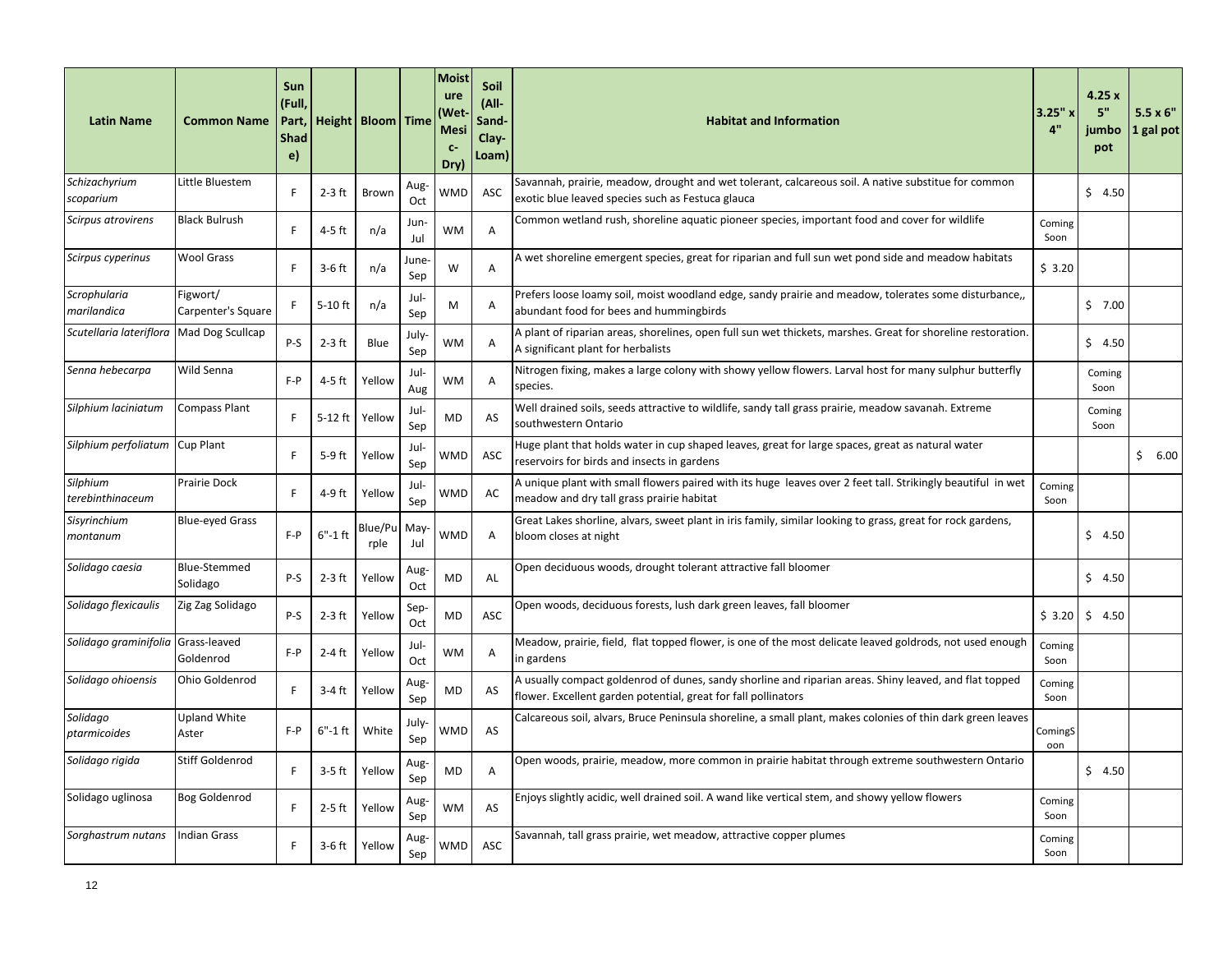| <b>Latin Name</b>                     | <b>Common Name</b>                | Sun<br>(Full,<br>Part,<br><b>Shad</b><br>e) |                 | Height   Bloom   Time |                    | <b>Moist</b><br>ure<br>Wet)<br><b>Mesi</b><br>$C-$<br>Dry) | Soil<br>$(AII -$<br>Sand-<br>Clay-<br>Loam) | <b>Habitat and Information</b>                                                                                                                                                                                            | $3.25"$ x<br>4" | 4.25x<br>5"<br>jumbo<br>pot | $5.5 \times 6"$<br>1 gal pot |
|---------------------------------------|-----------------------------------|---------------------------------------------|-----------------|-----------------------|--------------------|------------------------------------------------------------|---------------------------------------------|---------------------------------------------------------------------------------------------------------------------------------------------------------------------------------------------------------------------------|-----------------|-----------------------------|------------------------------|
| Spartina pectinata                    | <b>Prairie Cord Grass</b>         | F                                           | 4-7 ft          | n/a                   | Jul-<br>Aug        | <b>WM</b>                                                  | AS                                          | Large wetland grass although tolerant of sandy and rocky habitat can withstand some drought.<br>Attractive seedhead. Spreading                                                                                            |                 | 57.00                       |                              |
| Sporobolus<br>crypandrus              | Sand Dropseed                     | F                                           | $1-3$ ft        | n/a                   | Aug-<br>Oct        | D                                                          | S                                           | Dry sand, distrubed prairie soils. Smaller, clump forming and with showy seedheads, Ontario Sporobolus<br>species are becoming commonly used by horticulturists for a variety of gardens                                  |                 | \$7.00                      |                              |
| Sporobolus<br>heterolepis             | Prairie Dropseed                  | F                                           | $2-3$ ft        | n/a                   | Aug-<br>Oct        | MD                                                         | ASC                                         | This plant likes moist to dry and gravelly or sandy, and rocky places. One of the more compact and<br>ornamental grasses in Ontario                                                                                       |                 | \$4.50                      |                              |
| Stylophorum<br>diphyllum              | Celandine Poppy                   | S                                           | $1-1.5$ ft      | Yellow                | Apr-<br>Jun        | WM                                                         | AL                                          | Stems contain bright orange sap historically used as dye. Semi ephemeral, easily naturalizing in open and<br>full shade decidous woods                                                                                    |                 |                             | Coming<br>Soon               |
| Symphlocarpus<br>foetidus             | Skunk Cabbage                     | $F-P-S$                                     | $2-3$ ft        | Yellow                | Feb-<br>Apr        | WМ                                                         | ASL                                         | A unique plant that blooms in winter due to its heating capacity. All parts of the plant give off skunky<br>odour when plant is damaged                                                                                   | Coming<br>Soon  |                             |                              |
| Taenidia integerrima Yellow Pimpernel |                                   | $F - P$                                     | $2-3$ ft        | Yellow                | <b>July</b><br>Aug | WMD                                                        | ASC                                         | Wet open forest, prairie, meadow, a bloom like yellow fireworks, rare, nursery propagated only                                                                                                                            | \$3.20          | \$4.50                      |                              |
| Thalictrum dioicum                    | Early Meadow Rue                  | S                                           | $1-3$ ft        | Wht/Gı<br>n           | Apr-<br>May        | WM                                                         | AL                                          | A common woodland plant alongside trillium, jack in the pulpit and other deciduous species, small<br>yellow purple bloom                                                                                                  | \$3.20          | \$4.50                      |                              |
| Thalictrum<br>pubescens               | Tall Meadow Rue                   | $F - P$                                     | $2-5$ ft        | Cream                 | July               | <b>WM</b>                                                  | AL                                          | Forest edge, wet prairies, meadows, fields, rocky shorelines, riparian in sun to almost full shade, large<br>white flower, similar to columbine's blue green foliage, a gem in a lush shady to full sun location          | \$3.20          |                             |                              |
| Thelypteris palustris                 | Marsh Fern                        | $F - P$                                     | $2.5$ ft        | n/a                   | n/a                | <b>WM</b>                                                  | ASC                                         | A fern of moist woods, thickets, open wet meadows. Common in both sandy and calcareous soils, does<br>not tolerate drought                                                                                                | Coming<br>Soon  |                             |                              |
| Tiarella cordifolia                   | Foam Flower                       | $P-S$                                       | $3" - 1$ ft     | Cream                 | Apr-<br>May        | WM                                                         | AL                                          | Spreading ground cover producing cream coloured drifts of blooms in deciduous forests, vegetatively<br>propagated                                                                                                         | \$3.20          | \$4.50                      |                              |
| Tradscantia ohiensis                  | Ohio Spiderwort                   | $F-P-S$                                     | $2-3$ ft        | Blue                  | May-<br>Jul        | <b>MD</b>                                                  | AS                                          | Uncommon blue flower. Stands out and has been a staple in many nurseries. Extremely drought tolerate<br>and robust, shade tolerant. Savannahs, tall grass prairies, meadows in extreme southwestern Ontario               |                 |                             | Coming<br>Soon               |
| Triadenum frazerii                    | Frazer's Mash St.<br>John's Wort  | $F - P$                                     | $1-2$ ft        | Pink                  | Jul-<br>Aug        | <b>WM</b>                                                  | ASC                                         | Often seen with the rose coloured seedheads, has attractve glaucous leaves, a common species<br>especially on sandy shores, bogs, fens                                                                                    | \$3.20          |                             |                              |
| Triantha glutinosa                    | <b>Sticky False</b><br>Asphodel   | F-P                                         | $6" = 1 ft$     | White                 | Jun-<br>Aug        | WMD                                                        | ASC                                         | Fens, moist calcareous rocky high value alvar and short grass wet meadows, thought to be insectivorous<br>due to sticky hairs on upper stem                                                                               | Coming<br>Soon  |                             |                              |
| Trillium grandiflorum Trillium        |                                   | S                                           | $6'$ -1ft       | White                 | Apr-<br>May        | MD                                                         | AL                                          | Ontario's emblem, ephemeral flowers bloom in deciduous forests first thing in spring, and recede<br>through summer                                                                                                        |                 | Coming<br>Soon              |                              |
| Typha latifolia                       | <b>Broadleaf Cattail</b>          | $F - P$                                     | $4-8$ ft        | n/a                   | Apr-<br>Jun        | <b>WM</b>                                                  | A                                           | An important plant of disturbed wetland habitats that is valued as it is almost successful competing with<br>the most invasive plants in Ontario. Some exotic invasive cattails also occur in Ontario. This is the native |                 | Coming<br>Soon              |                              |
| Uvularia grandiflora                  | <b>Great Flowered</b><br>Bellwort | S                                           | $1-2$ ft        | Yellow                | Apr<br>May         | WMD                                                        | <b>L</b>                                    | Deciduous forest plant with attractive blooms and foliage, similar leaves to Solomon Seal species                                                                                                                         | Coming<br>Soon  |                             |                              |
| Verbena hastata                       | <b>Blue Vervain</b>               | F                                           | $2-6$ ft        | Purple                | Jul-<br>Sep        | WM                                                         | ACL                                         | Wet marsh and meadow plant with very attractive purple blooms, edible, and works well with sage type<br>plants very popular in gardens currently                                                                          | \$3.20          | \$4.50                      |                              |
| Verbena simplex                       | Slender Vervain                   | F.                                          | 1-2.5 ft Purple |                       | Jun<br>Aug         | MD                                                         | ASC                                         | Dry calcareous habitat. The smallest of the three Vervain, adapted to rocky dry soil. Similar showy<br>purple flower.                                                                                                     | \$3.20          | \$4.50                      | \$<br>6.00                   |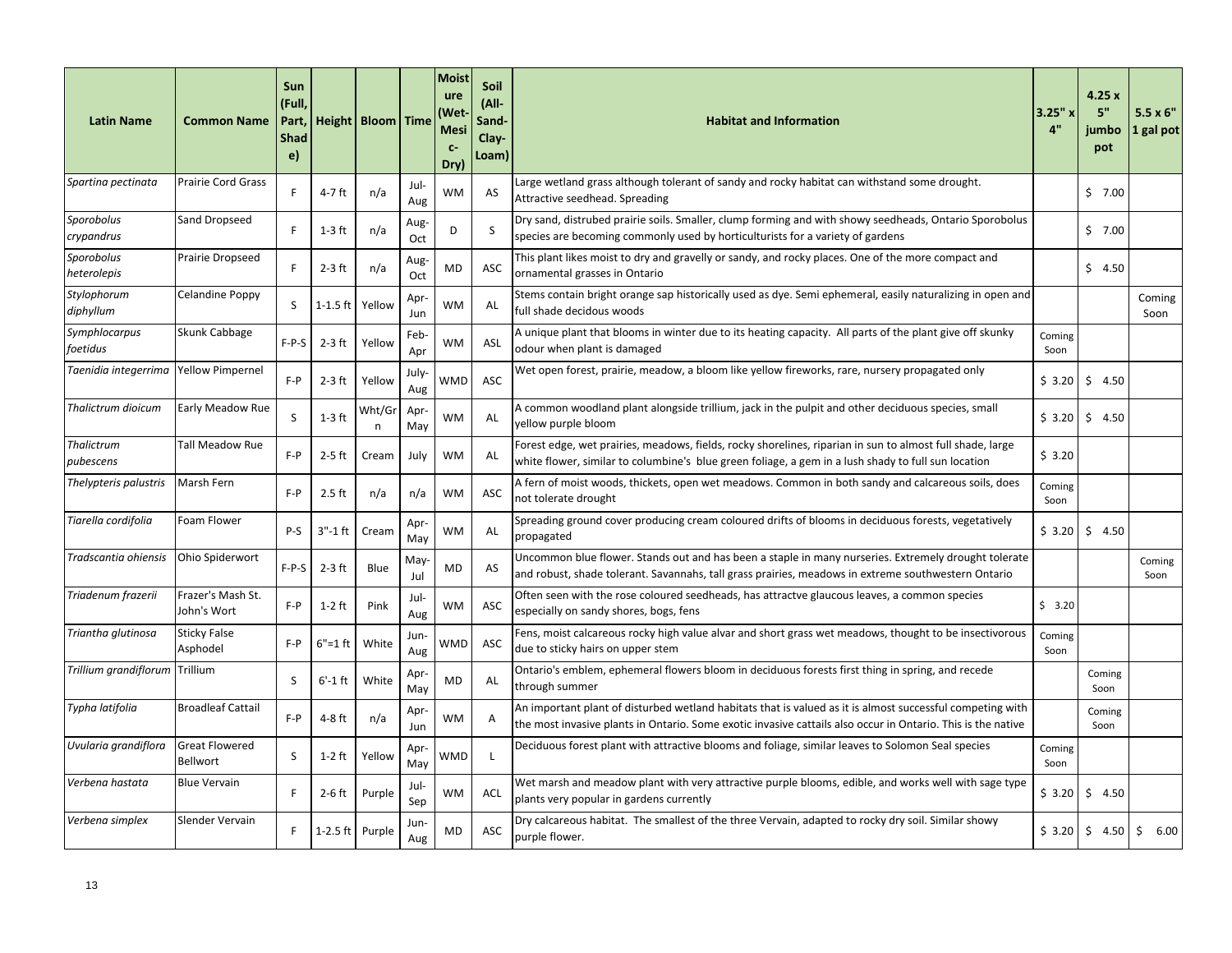| <b>Latin Name</b>               | <b>Common Name</b>                  | Sun<br>(Full,<br>Part,<br><b>Shad</b><br>e) |                 | Height   Bloom   Time |               | <b>Moist</b><br>ure<br>(Wet<br><b>Mesi</b><br>$C-$<br>Dry) | <b>Soil</b><br>$(AII -$<br>Sand-<br>Clay-<br>Loam) | <b>Habitat and Information</b>                                                                                                                                                     | $3.25"$ x<br>4" | 4.25x<br>5"<br>jumbo<br>pot | $5.5 \times 6$ "<br>1 gal pot |
|---------------------------------|-------------------------------------|---------------------------------------------|-----------------|-----------------------|---------------|------------------------------------------------------------|----------------------------------------------------|------------------------------------------------------------------------------------------------------------------------------------------------------------------------------------|-----------------|-----------------------------|-------------------------------|
| Verbena stricta                 | <b>Hairy Vervain</b>                | F                                           | $1-3$ ft        | Purple                | Jul-<br>Sep   | MD                                                         | AS                                                 | Great for dry prairie, meadow gardens, the grey green leaf is a great multi purpose companion to<br>lavender and other sage-like plants                                            | \$3.20          | \$4.50                      | \$<br>6.00                    |
| Vernonia<br>noveboracensis      | <b>New York</b><br>Ironweed         | $F - P$                                     | 4-7 ft          | Purple                | Sep           | <b>WM</b>                                                  | AS                                                 | Tall grass prairie plant of extreme Southwestern Ontario, adaptable to wet and dry, the large and very<br>attractive dark purple blooms are attractive to insects                  |                 |                             | \$6.00                        |
| Veronia missourica              | Missouri Ironweed                   | $F-B$                                       | 4-7 ft          | Purple                | Sep           | <b>WM</b>                                                  | AS                                                 | Hybrids readily hybridize. The leaves are lush and bluish green, attractive with sages                                                                                             |                 |                             | \$6.00                        |
| Veronia altissima               | <b>Tall Ironweed</b>                | $F - P$                                     | 4-7 ft          | Purple                | Sep           | <b>WM</b>                                                  | AS                                                 | Hibrids occur with Ironweeds. A tall grass prairie species inhabiting wet prairies and meadows. Showy<br>lush blueish green leaf, attractive seedhead in the fall                  |                 |                             |                               |
| Veronicastrum<br>virginicum     | Culver's Root                       | $F - P$                                     | $3-6$ ft        | White                 | Jun-<br>Jul   | <b>WM</b>                                                  | ASL                                                | Wet prairie, meadows, very showy flower, lush grey blue leaves                                                                                                                     | \$3.20          | \$4.50                      | \$6.00                        |
| Viola papilionacea<br>(sororia) | Common Blue<br>Violet               | P-S                                         | $1-2$ ft        | Yellow                | April<br>June | MD                                                         | A                                                  | A hardy yellow violet that makes great colonies in deciduous forest. Great for a normal to dry shade<br>garden                                                                     | \$3.20          |                             |                               |
| Zigadenus elegans               | Death Camas                         | F                                           | $6" - 3$ ft     | White                 | Jun-<br>Aug   | <b>MD</b>                                                  | AS                                                 | There are many plants in nature that are toxic, caution should be taken at all times for this plant. It is<br>arguably one of the more beautiful Ontario natives                   | Coming<br>Soon  |                             |                               |
| Zizia aurea                     | <b>Golden Alexanders</b>            | $F - P$                                     | 12"-3 ft Yellow |                       | Apr<br>Jun    | WMD                                                        | ASC                                                | Great for mass plantings in sun or part shade, wet meadow, prairie                                                                                                                 | \$3.20          | \$4.50                      |                               |
| <b>Trees, Shrubs and Vines</b>  |                                     |                                             |                 |                       |               |                                                            |                                                    |                                                                                                                                                                                    |                 |                             |                               |
| Amelanchier<br>canadensis       | Serviceberry                        | $F - P$                                     | 20-30 ft        | White                 | Apr<br>May    | <b>MD</b>                                                  | A                                                  | Early successional for restoration, highly edible, very attractive shrub, one of the most widely used<br>natives in landscape design. Species hybridize, making i.d. challenging   |                 |                             | \$18.00                       |
| Amelanchier humilis             | Low Serviceberry                    | F                                           | $1-3$ ft        |                       |               |                                                            |                                                    | Smallest Serviceberry in province. All species hybridize. Woodlands, forest edge, rocky and sandy bluffs,<br>shorline. Hybrids of Amelanchier create difficulty in identification. |                 |                             |                               |
| Aronia melanocarpa              | Chokeberry                          | $F - P$                                     | $3-6$ ft        | White                 | May           | <b>WMD</b>                                                 | <b>AS</b>                                          | Highly desireable smaller height, edible fruit, attractive white flowers in spring, and shiny leaves that<br>turn brignt red in fall                                               |                 |                             | \$18.00                       |
| Ceanothus<br>americanus         | New Jersey Tea                      | $F - P$                                     | $2-3$ ft        | White                 | Jun-<br>Aug   | MD                                                         | A                                                  | Larval host to Karner Blue Butterfly. Excellent sub for hydrangea. Tolerates shade. Sandy soil is<br>preferred.                                                                    |                 |                             | \$12.00                       |
| Celastrus scandens              | American<br>Bittersweet             | P-S                                         | 15-20 ft        | White                 | Apr-<br>May   | <b>MD</b>                                                  | Α                                                  | An attractive vine, has interesting coloured seed capsule and orange and yellow berries and capsule                                                                                |                 |                             | Coming<br>Soon                |
| Cornus alternifolia             | Pagoda/ Alternate<br>Leaved Dogwood |                                             | F-P-S 12-25 ft  | White                 | May-<br>Jun   | MD                                                         | A                                                  | Open woods, forest edge, thickets, floodplain, mixed and deciduous, very ornamental branching pattern                                                                              |                 |                             | \$12.00                       |
| Cornus ammomum                  | <b>Silky Dogwood</b>                | $F - P$                                     | $10-15$ ft      | White                 | Apr<br>Jun    | <b>WM</b>                                                  | A                                                  | A shrub dark red branches, similar habitats and appearance to Red Osier but often larger, identified by<br>brown inner pith in twigs                                               |                 |                             | \$12.00                       |
| Cornus canadensis               | Bunchberry                          | P-S                                         | $3 - 6"$        | White                 | May<br>Sep    | WMD                                                        | A                                                  | A small species of shrub, looks like a perennial ground cover. Distinctive red berries and rosette of shiny<br>veined leaves. Excellent choice for shady groundcover               |                 | Coming<br>Soon              |                               |
| Cornus florida                  | Flowering<br>Dogwood                | P                                           | 10-36 ft        | White                 | Apr-<br>May   | M                                                          | AS                                                 | An exceptionally popular small tree or large shrub because of its flowers. Needs good air flow or else<br>succeptible to powdery mildew, prefers sandy soils.                      |                 |                             | \$12.00                       |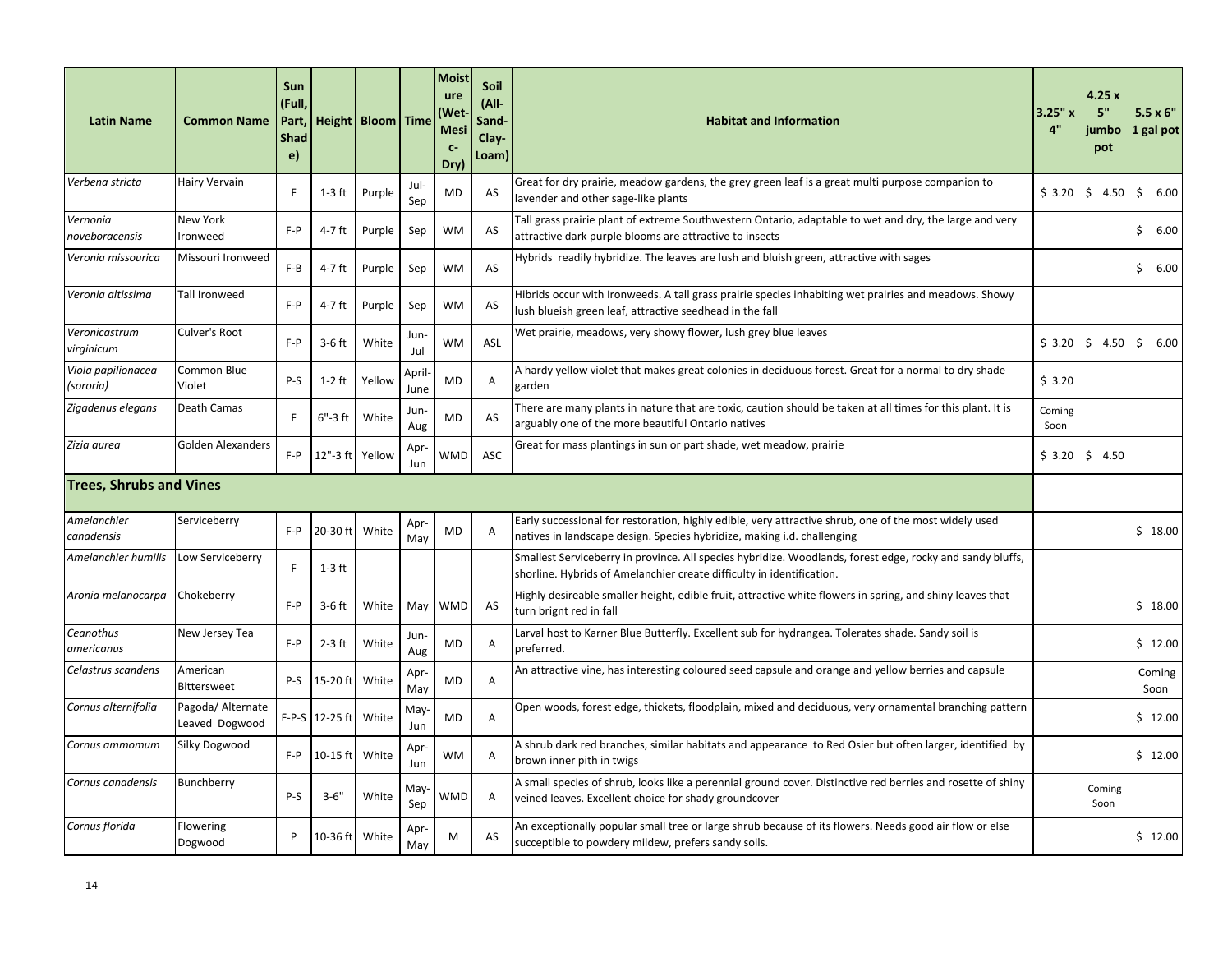| <b>Latin Name</b>         | <b>Common Name</b>                           | Sun<br>(Full,<br>Part,<br><b>Shad</b><br>e) |                | Height   Bloom   Time |              | Moist<br>ure<br>(Wet<br><b>Mesi</b><br>$C-$<br>Dry) | Soil<br>(All-<br>Sand-<br>Clay-<br>Loam) | <b>Habitat and Information</b>                                                                                                                                   | 3.25"x<br>4"   | 4.25x<br>5"<br>jumbo<br>pot | $5.5 \times 6"$<br>1 gal pot |
|---------------------------|----------------------------------------------|---------------------------------------------|----------------|-----------------------|--------------|-----------------------------------------------------|------------------------------------------|------------------------------------------------------------------------------------------------------------------------------------------------------------------|----------------|-----------------------------|------------------------------|
| Cornus racemosa           | <b>Grey Dogwood</b>                          | $F - P$                                     | $3-8$ ft       | White                 | Jun-<br>Jul  | <b>MD</b>                                           | Α                                        | Average to dry soil in open woods, savannahs, thickets                                                                                                           |                |                             | \$12.00                      |
| Cornus rugosa             | Round Leaved<br>Dogwood                      | $F - P$                                     | $6-10$ ft      | White                 | Jun-<br>Jul  | MD                                                  | Α                                        | Prefers understory of upland deciduous or mixed forest slopes, rocky bluffs, prefers open woods                                                                  |                |                             | \$14.00                      |
| Cornus sericea            | Red Twig / Red<br>Osier Dogwood              | $F - P$                                     | $6-9$ ft       | White                 | May<br>Jun   | WMD                                                 | A                                        | Most at home in wet to mesic full sun sites, excellent for early restoration projects, striking red twigs<br>used for winter boughs in pots                      |                |                             | \$12.00                      |
| Corylus americana         | American Hazelnut                            | F.                                          | $6-10$ ft      | Red                   | Apr-<br>May  | MD                                                  |                                          | Likes open thickets, wood edges, slopes, rocky hillsides and sandy, gravelly well drained soils, edible                                                          |                |                             | \$18.00                      |
| Corylus cornuta           | Beaked hazelnut                              | F                                           | 4-8 ft         | White                 | Apr          | M                                                   | ASL                                      | Acidic, rich moist full sun habitats. Forms thickets. Not always winter hardy in open locations. Edible.                                                         |                |                             | Coming<br>Soon               |
| Diervilla lonicera        | Low Bush<br>Honeysuckle                      | $F-P-S$                                     | $2-3$ ft       | Yellow                | Jun-<br>Aug  | MD                                                  | ASL                                      | Open woods, calcareous soils, smaller shrub great for massing, edible yellow flower                                                                              |                |                             | \$12.00                      |
| Dioscorea villosa         | Wild Yam                                     | $F-P-S$                                     | 15 ft          | Yellow,<br>white      | Jun-<br>Jul  | <b>WM</b>                                           | AL                                       | A twining vine that has many herbal benefits including use for arthritis, digestion, pain relief                                                                 | \$3.20         | \$4.50                      | \$<br>9.00                   |
| Dirca palustris           | Leatherwood                                  | S                                           | $3-6$ ft       | Yellow                | Apr<br>May   | M                                                   | AL                                       | A more acidic deciduous woodland, bog, or marsh shrub, prefers normal to moist soil, interesting early<br>spring flowers, and uniquely pliable branches          |                |                             | \$12.00                      |
| Euonymous<br>obovatus     | Running<br><b>Strawberry Vine</b>            | S                                           | $1-3ft$        | White/<br>Pink        | May-<br>Jun  | WMD                                                 | AL                                       | Interesting groundcover, carolinian forest stoloniferous shrub, excellent substitute for other non native<br>Euonymous                                           | Coming<br>Soon |                             |                              |
| Euonymus<br>atropurpureus | Eastern Wahoo                                | $F - P$                                     | 12-36 ft       | Purple                | May<br>Jun   | WMD                                                 | AL                                       | One of a few Ontario Euonymous, this one is a small tree shrub. Its northern range is extreme<br>Southerwestern Ontario. Floodplains, streambanks                | Coming<br>Soon |                             |                              |
| Gaultheria<br>procumbens  | Wintergreen                                  | $F - P$                                     | $6: -1$ ft     | White                 | Jul          | MD                                                  | AS                                       | Low growing groundcover with edible and sweet wintergreen flavour. Makes a great tea. Prefers acidic<br>soil. Attractive shiny leaves                            | Coming<br>Soon |                             |                              |
| Hamamelis<br>virginiana   | Witch Hazel                                  | $F-P-S$                                     | 20 ft          | Yellow                | Oct-<br>Dec  | MD                                                  | AS                                       | Very interesting yellow flower blooms after leaves drop in late fall. Steambanks, moist ravines often in<br>sandy soils                                          |                |                             | \$12.00                      |
| Hypericum ascyron         | Great St. John's<br>Wort                     | F-P-S                                       | 3-6 ft         | Yellow                | Jun-<br>Aug  | <b>WM</b>                                           | AC                                       | Moist streambanks, thickets and loamy forest edges                                                                                                               |                |                             | \$12.00                      |
| Hypericum<br>kalmianum    | Kalm's St. John's<br>Wort                    | $F - P$                                     | $2-3$ ft       | Yellow                | Jul-<br>Aug  | MD                                                  | A                                        | Rocky shore, meadow, field, wet or dry, grey blue leaves and interesting form, great lakes shoreline<br>species                                                  | \$4.50         |                             |                              |
| Illex mucronata           | <b>Mountain Holly</b>                        | $F - P$                                     | $3-15$ ft      | White                 | May<br>Jun   | <b>WM</b>                                           | S                                        | Little seen in nuseries for the moment, this very light green leaved plant is unique in sandy rocky soils.<br>Holly family, great red berries in fall            |                |                             | \$16.00                      |
| Illex verticillata        | Winterberry Holly                            | $F-P-S$                                     | 3-12 ft        | White                 | Jun-<br>July | <b>WM</b>                                           | ASC                                      | Wetland species of holly native to Ontario, attractive red berries in fall and winter. Male and female<br>needed.                                                | Coming<br>Soon |                             |                              |
| Juglans cinera            | <b>Butternut DNA</b><br><b>Tested Parent</b> |                                             | F-P-S 40-60 ft | n/a                   | May<br>June  | M                                                   | <b>ASCL</b>                              | Butternuts are hybridizing with other eurasian species, and they are endangered as a result. The tested<br>parent assures at least one parent is true to species |                |                             | \$40.00                      |
| Juniperus communis        | Common Juniper                               | $F - P$                                     | 4-6 ft         | n/a                   | May          | D                                                   | <b>SC</b>                                | Associated with alvar habitats in this area this large spikey plant is found in poor to little soil habitats<br>both sand and calcareous                         |                |                             | Coming<br>Soon               |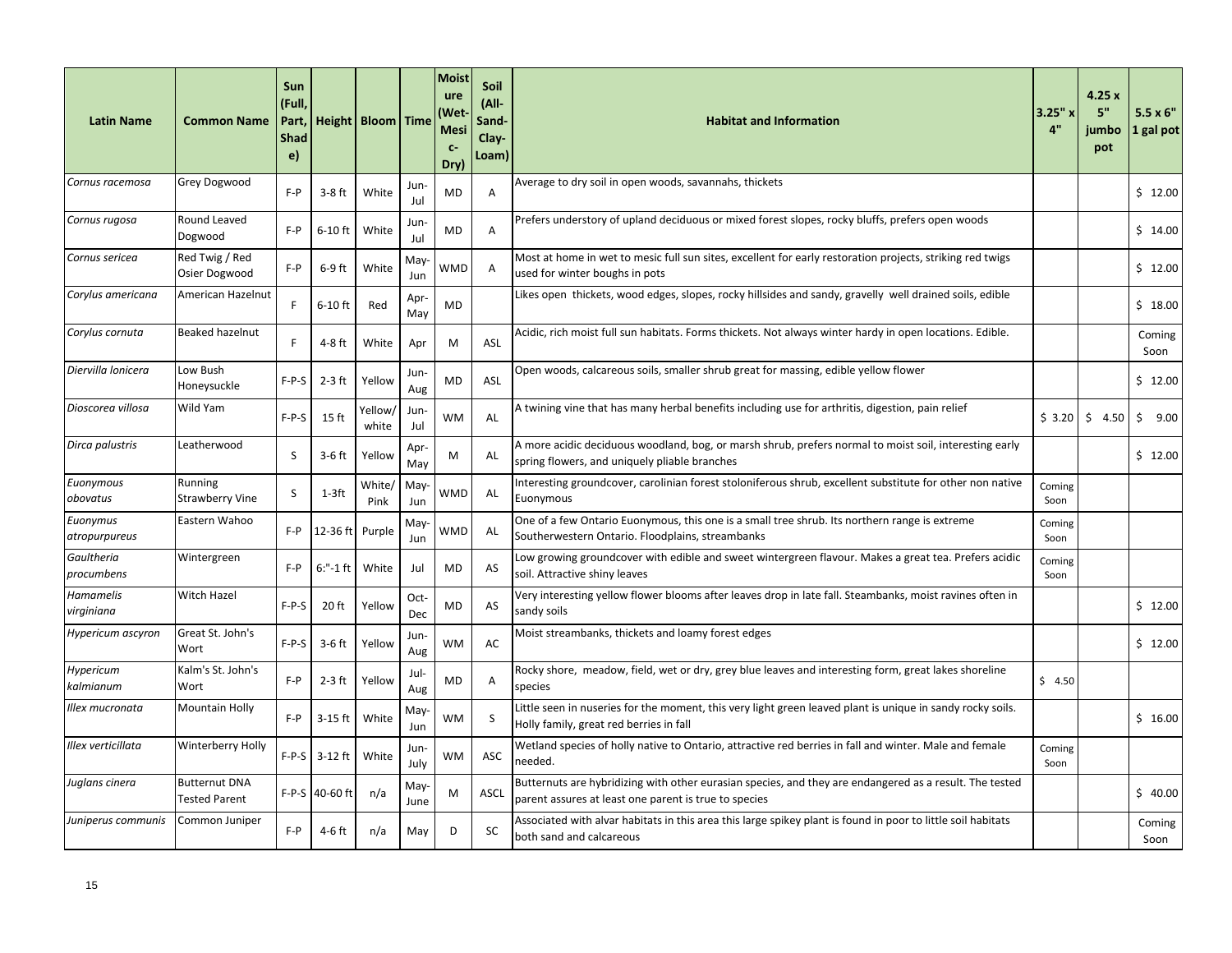| <b>Latin Name</b>          | <b>Common Name</b>       | Sun<br>(Full,<br>Part,<br><b>Shad</b><br>e) |                 | Height   Bloom   Time |              | <b>Moist</b><br>ure<br>Wet)<br><b>Mesi</b><br>$C-$<br>Dry) | <b>Soil</b><br>(All-<br>Sand-<br>Clay-<br>Loam) | <b>Habitat and Information</b>                                                                                                                                                                      | 3.25"x<br>4"   | 4.25x<br>5"<br>jumbo<br>pot | $5.5 \times 6"$<br>1 gal pot |
|----------------------------|--------------------------|---------------------------------------------|-----------------|-----------------------|--------------|------------------------------------------------------------|-------------------------------------------------|-----------------------------------------------------------------------------------------------------------------------------------------------------------------------------------------------------|----------------|-----------------------------|------------------------------|
| Juniperus<br>horizontalis  | Creeping Juniper         | $F - P$                                     | $1-3$ ft        | n/a                   | May          | D                                                          | <b>SC</b>                                       | Excellent ground cover, this low growing dune and rocky alvar species of low or no soil is a great addition<br>to no water gardens                                                                  |                |                             | Coming<br>Soon               |
| Juniperus virginiana       | <b>Red Cedar</b>         | F-P                                         | 15-60 ft        | n/a                   | May          | D                                                          | SC                                              | Smaller to larger depending on soil type. Fragrant grey green foliage, often seen in Grey Highlands. Dry<br>rocky limestone adapted                                                                 |                |                             | \$12.00                      |
| Lindera benzoin            | Spicebush                | F-P                                         | $6-12$ ft       | Yellow                | Apr          | <b>WMD</b>                                                 | A                                               | An aromatic leaf, with showy yellow flowers in spring before leafing out. Berries. Perfect for more<br>compact locations. Eastern Tiger Swallowtail Butterfly host                                  |                |                             | \$16.00                      |
| Malus coronaria            | American<br>Crabapple    | P                                           | 12-36 ft        | Pink                  | May-<br>Jun  | MD                                                         | Α                                               | Riparian, open woods and margins, suceptible to rust. Great food for wildlife                                                                                                                       | Coming<br>Soon |                             |                              |
| Menispermum<br>canadense   | Moonseed Vine            | $F - P$                                     | 8-20 ft         | White                 | May-<br>Jul  | M                                                          | AS                                              | Resembling grapes, howver all parts of plants poisonous. Interesting lush green leaves. Self supporting,<br>robust twining habit                                                                    | Coming<br>Soon |                             |                              |
| Myrica Gale                | <b>Sweet Gale</b>        | $F - P$                                     | $2-4$ ft        | Red                   | Apr<br>May   | <b>WM</b>                                                  | S                                               | Wax myrtle family has glossy dark green foliage. Interesking catkins. Leaves are sweet smelling, and low<br>growing it is an interesting species for gardens                                        |                |                             | Coming<br>Soon               |
| Myrica<br>pensylvanicum    | Northern Bayberry        | $F - P$                                     | $4-8$ ft        | Yellow                | Jul-<br>Oct  | MD                                                         | S                                               | Happier in acidic soil, and gets quite large at 8 ft. Attractive shiny leaves, blue berries. Can be used as<br>hedge                                                                                |                |                             | \$18.00                      |
| Physocarpus<br>opulifolius | Ninebark                 | F                                           | 5-8 ft          | White                 | Jul-<br>Aug  | <b>MD</b>                                                  | AS                                              | Prairie, meadow field, moist to dry, distinctive curled bark peels off easily, a great lakes shoreline species                                                                                      |                |                             | Ŝ.<br>9.00                   |
| Pinus strobus              | <b>White Pine</b>        | F-P                                         | 50-80 ft        | n/a                   | Jul-<br>Oct  | MD                                                         | AS                                              | Fast growing. One of tallest trees in North America. Habitat is upland rock, sand, or variety of soils, on<br>water's edge, comparatively soft and plume-like needles                               |                |                             | \$12.00                      |
| Potentilla fruiticosa      | Potentilla               | F                                           | $5-8$ ft        | Yellow                | Jun-<br>Sep  | MD                                                         | AS                                              | Prairie, meadow field, wet or dry, grey blue leaves and showy yellow flowers, Lake Huron shoreline<br>species                                                                                       | \$4.50         |                             |                              |
| Prunus americana           | American or Wild<br>Plum | $F - P$                                     | 15-25 ft        | White                 | May          | MD                                                         | Α                                               | Walnut tolerant, has very fragrant and showy blooms, edible purplish coloured fruit                                                                                                                 |                |                             | \$18.00                      |
| Prunus canadensis          | Canada Plum              | $F - P$                                     | $10 = 16$<br>ft | White                 | May-<br>Jun  | MD                                                         | A                                               | Suckering colonies, edible peach coloured fruit, fragrant white flower, a forest species                                                                                                            |                |                             | Coming<br>Soon               |
| Prunus<br>pensylvanicum    | Chokecherry              | F-P                                         | 12-30 ft        | White                 | May-<br>Jun  | <b>MD</b>                                                  | A                                               | A large shrub early colonizer of fallow croplands, edible berries, excellent insect host plant                                                                                                      |                |                             | \$12.00                      |
| Prunus pumila              | Sand Cherry              | F                                           | 1-6 ft          | White                 | May-<br>June | D                                                          | A                                               | Well adapted to dry sandy places, spreads well through rhizomes. Excellent japanese style gnarled<br>ground cover. Beautiful blooms before leaves emerge in spring                                  |                |                             | \$12.00                      |
| Ptelea trifoliata          | Hoptree                  | $F - P$                                     | 10-15 ft        | Whtie                 | May          | WMD                                                        | <sub>S</sub>                                    | At one time used as hops substitute. Acidic or calcareous dry habitats. Understorey or in full sun                                                                                                  | Coming<br>Soon |                             |                              |
| Quercus rubra              | Red Oak                  | $F-P-S$                                     | 75 ft           | n/a                   | n/a          | <b>MD</b>                                                  | ASL                                             | A great tree for gardeners as it is not shallowly rooted, high canopy. A dream tree for wildlife hosting<br>over 500 species of catarpillars. Tolerates wide varieties of soil, often loam and sand | \$4.50         |                             |                              |
| Rhus aromatica             | Fragrant Sumach          | $F - P$                                     | $2-3$ ft        | Red                   | Jun-<br>Aug  | D                                                          | AS                                              | Used in the most elegant of gardens, the red flower has a wonderful taste eaten raw and in teas. Forms<br>thickets in open woods, glades rocky soils in both sand and calcareous                    |                |                             | \$12.00                      |
| Rhus copallina             | <b>Winged Sumach</b>     | $F - P$                                     | 7-15 ft         | Red                   | Jul-<br>Aug  | MD                                                         | A                                               | Smaller sumach with lovely reptilian scale like wings on its branches. Found in Black oak savannah.<br>Tolerates other soil types. Amazing fall colour                                              |                |                             | Coming<br>Soon               |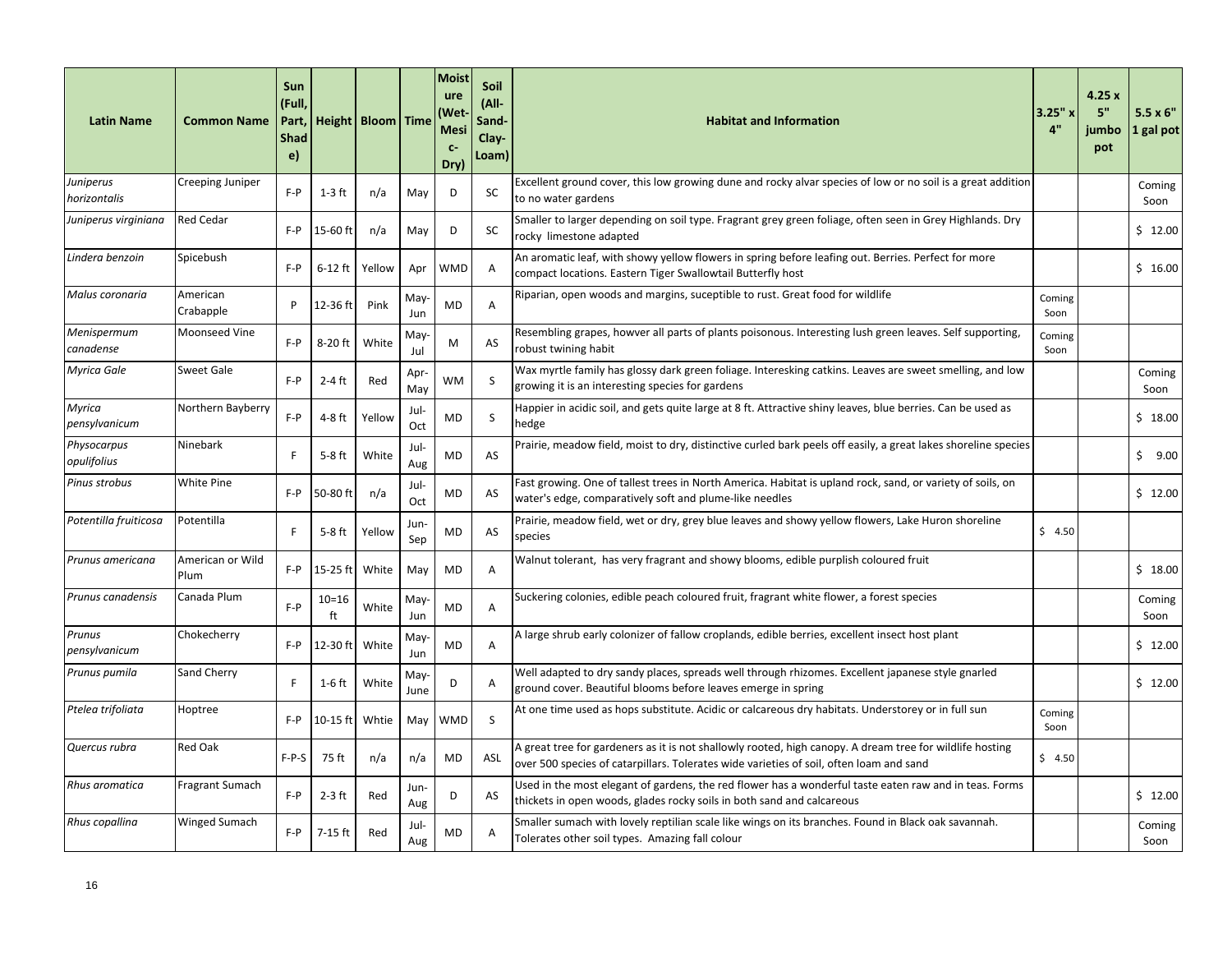| <b>Latin Name</b>                 | <b>Common Name</b>        | Sun<br>(Full,<br>Part,<br><b>Shad</b><br>e) |           | Height   Bloom   Time |             | <b>Moist</b><br>ure<br>Wet)<br><b>Mesi</b><br>$C-$<br>Dry) | Soil<br>$(AII -$<br>Sand-<br>Clay-<br>Loam) | <b>Habitat and Information</b>                                                                                                                                                                 | $3.25"$ x<br>4" | 4.25x<br>5"<br>jumbo<br>pot | $5.5 \times 6"$<br>1 gal pot |
|-----------------------------------|---------------------------|---------------------------------------------|-----------|-----------------------|-------------|------------------------------------------------------------|---------------------------------------------|------------------------------------------------------------------------------------------------------------------------------------------------------------------------------------------------|-----------------|-----------------------------|------------------------------|
| Ribes cynobasti                   | Prickly Gooseberry        | $F-P-S$                                     | 2-4 ft    | White                 | Apr<br>Jun  | MD                                                         | A                                           | Larval host to Green Comma butterfly. Attractive to many birds. Smooth and prckly branches, prickly<br>berries make this plant easy to identify. Shade tolerant.                               | Coming<br>Soon  |                             |                              |
| Rosa acicularis                   | Prickly Wild Rose         | $F - P$                                     | 4-6 ft    | Pink                  | Jun-<br>Jul | MD                                                         | A                                           | Mesic to dry soils along banks, thickets and rocky outcrops, this is a hardy and beautiful circumpolar<br>species                                                                              | Coming<br>Soon  |                             |                              |
| Rosa palustris                    | Swamp Rose                | $F - P$                                     | $3-6$ ft  | Pink                  | Jun-<br>Jul | WM                                                         |                                             | Best grown in acidic, boggy and organically rich soil, however usually thrives in good garden soil. Great<br>for rain gardens                                                                  | Coming<br>Soon  |                             |                              |
| Rubus canadensis                  | Smooth Raspberry          | $F - P$                                     | 4-8 ft    | White                 | July        | MD                                                         | Α                                           | Almost no prickles. Often grows in poor soils, tolerant of distrubance and fire. Great for restoration                                                                                         | Coming<br>Soon  |                             |                              |
| Rubus idaeus                      | Wild Red<br>Raspberry     | P-S                                         | $3-5$ ft  | White                 | Jun-<br>Jul | MD                                                         | A                                           | Most common raspberry in Ontario, open clearings, woods, meadows, edible                                                                                                                       | \$4.50          |                             | \$9.00                       |
| Rubus odoratus                    | Flowering<br>Raspberry    | $F - P$                                     | $3-6$ ft  | Pink                  | Jun<br>Aug  | MD                                                         | A                                           | Large palmate leaf is an interesting feature as well as its hairy texture, and purple flowers so different<br>than others of the genus                                                         |                 |                             | \$12.00                      |
| Rubus pubescens                   | <b>Dwarf Raspberry</b>    | $F - P$                                     | $4 - 6"$  | White                 | May-<br>Jun | WM                                                         | A                                           | Interesting edible groundcover of forests, swamps, meadows medium soil or moist habitats, tolerating<br>sun or shade                                                                           | Coming<br>Soon  |                             |                              |
| Rubus setosus                     | <b>Bristly Blackberry</b> | $F - P$                                     | $2-3$ ft  | White                 | July        | <b>WM</b>                                                  | AS                                          | Damp thickets, treed wetland, a smaller blackberry for moist soil, best in well drained somewhat acidic<br>conditions, but generally tolerant of most conditions, and gardens                  | Coming<br>Soon  |                             |                              |
| Salix cordata                     | Sand Dune Willow          | F                                           | $3-12$ ft | n/a                   | May-<br>Jun | <b>MD</b>                                                  | AS                                          | On sand dunes smaller in size, but quite large in richer habitats, beautiful grey foliage. Excellent erosion<br>control                                                                        | Coming<br>Soon  |                             |                              |
| Sambucus nigra var.<br>canadensis | Common<br>Elderberry      | $F - P$                                     | $6-12$ ft | White                 | May-<br>Jun | WND                                                        | A                                           | Tolerant of many soils and wet to dry. Edible, showy flowers and fruit, excellent for wildlife                                                                                                 |                 |                             | \$12.00                      |
| Shepherdia<br>canadensis          | <b>Buffalo Berry</b>      | F                                           | 1-10 ft   | Yellow                | Apr/<br>May | MD.                                                        | A                                           | Also named soapberry due to its fruit that froth when mixed, was used as soap historically. Dry sun filled<br>rocky open woods, riparian and cliff edges                                       | Coming<br>Soon  |                             |                              |
| Smilax herbacea                   | Carrion Flower            | $F - P$                                     | 4-8 ft    | White                 | Jun-<br>Jul | <b>MD</b>                                                  | AS                                          | Spherical flower clusters of that smell of meat attract flies as pollinators. A vine of moist wood margins<br>and meadows                                                                      | Coming<br>Soon  |                             |                              |
| Spirea alba                       | Meadowsweet               | $F - P$                                     | 3-4 ft    | White                 | Jun-<br>Aug | <b>WM</b>                                                  | A                                           | Adapted to many wetland edges in calcareous and sandy soils. Will tolerate normal garden soil in part<br>sun and almost full shade                                                             | Coming<br>Soon  |                             |                              |
| Spirea tomentosa                  | Steeplebush               | $F - P$                                     | $3-5$ ft  | Pink                  | Jul-<br>Sep | WM                                                         | Α                                           | Like its cousin, growing in wet soil, however acidic soils preferred. Spreading. Pink showy blooms                                                                                             |                 |                             | \$12.00                      |
| Staphlea trifolia                 | Bladdernut                | $F - P$                                     | 10-15 ft  | White                 | Apr-<br>May | <b>MD</b>                                                  | A                                           | A large shrub, suckering, growing along bottomland forest, streams, thickets toerating a wide variety of<br>soils, with interesting papery seed capsule                                        | Coming<br>Soon  |                             |                              |
| Symphyocarpus<br>albus            | Snowberry                 | $F-P-S$                                     | $3-6$ ft  | Pink                  | Jun-<br>Jul | MD                                                         | AS                                          | Lots of unique features including leaf shape, colour and branching pattern, white berry, and pink flower.<br>Tolerates all soil types, shade, and moistures. Great for restoration and gardens |                 |                             | \$12.00                      |
| Taxus canadensis                  | Canada Ewe                | P-S                                         | $3-5$ ft  | n/a                   | Apr<br>May  | MD                                                         | A                                           | Our native ontario species of Yew. Does have very similar characteristics to european version which is so<br>popular in gardens. This is a great native substitute                             |                 |                             | Coming<br>Soon               |
| Thuja occidentalis                | Eastern White<br>Cedar    | $F-P-S$                                     | 40 ft     | n/a                   | n/a         | <b>WMD</b>                                                 | A                                           | Dominant in cool, moist nutrient rich wet swamp habitats, also enjoys rocky cliffs of the escarpment, a<br>variety of habitats. First Nations sacred herb                                      |                 |                             | \$12.00                      |